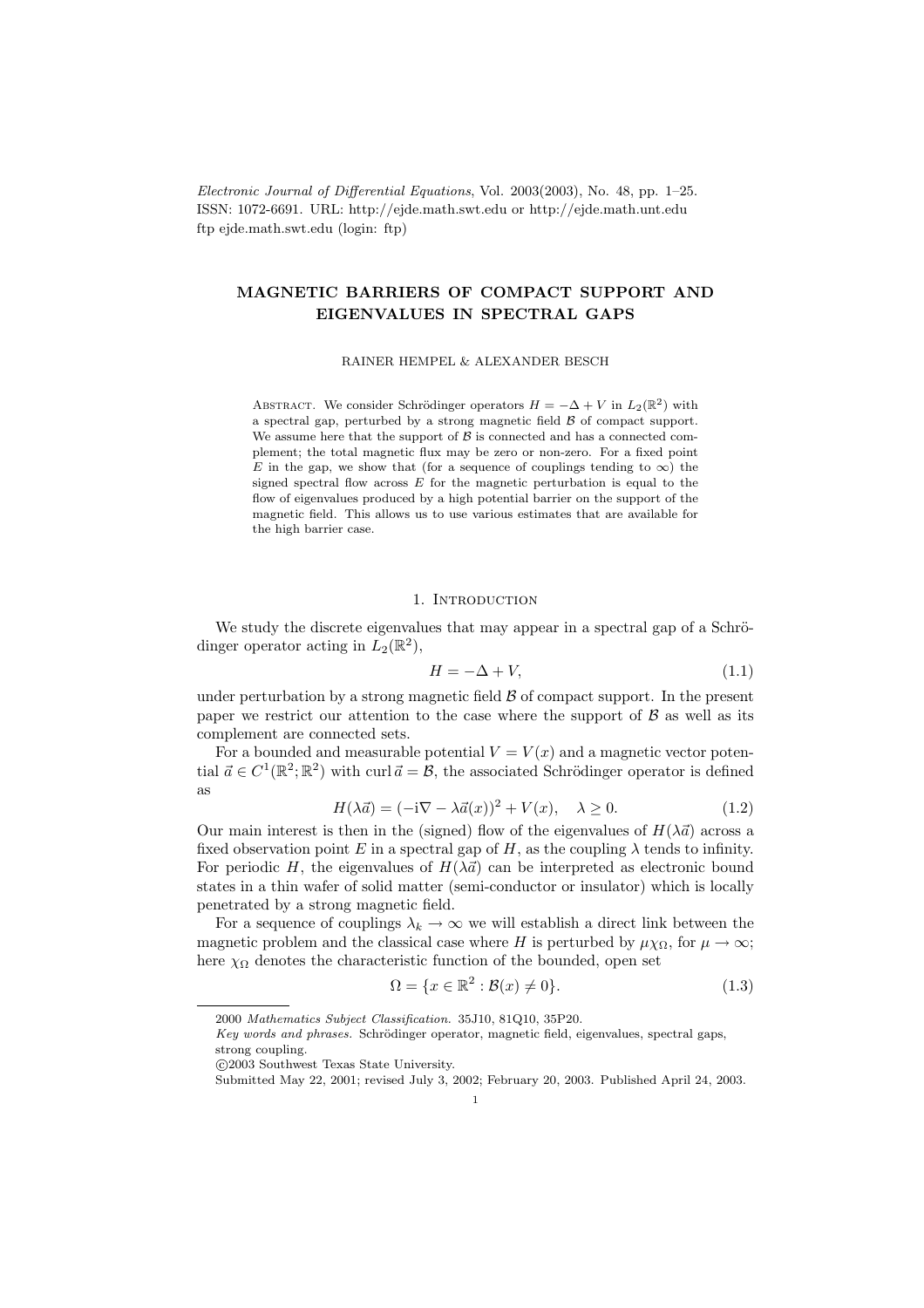To describe the relevant properties of the high barrier problem, let

$$
M = \mathbb{R}^2 \setminus \Omega \tag{1.4}
$$

and let  $H_M$  denote the operator  $-\Delta + V$ , acting in M with Dirichlet boundary conditions on  $\partial M$ . It is well known that  $H + \mu \chi_{\Omega}$  converges to  $H_M$  in the norm resolvent sense, as  $\mu \to \infty$ , and a finite number of eigenvalues of  $H + \mu \chi_{\Omega}$  may cross a fixed point  $E$  inside a gap of  $H$ ; we denote this number (counting multiplicities) as  $\mathcal{N}(\Omega, E)$ , cf. (3.2), (3.4). All eigenvalues of  $H + \mu \chi_{\Omega}$  are increasing functions of the coupling  $\mu$ . Estimates for  $\mathcal{N}(\Omega, E)$  will be discussed in Section 3. Compactness implies that  $\sigma_{\rm ess}(H_M) = \sigma_{\rm ess}(H)$  so that the spectrum of  $H_M$  is discrete in  $\mathbb{R} \setminus$  $\sigma_{\text{ess}}(H)$ .

The eigenvalues of  $H + \mu \chi_{\Omega}$  cross E according to the repulsion produced by the potential barrier  $\mu \chi_{\Omega}$ . By the Avron-Herbst-Simon-bound [2] and Dirichlet decoupling [14], a similar repulsive effect is to be expected in the case of a magnetic perturbation. The magnetic case is more delicate, however, because eigenvalues will not depend monotonically on the coupling and, in general, we have to deal with vector potentials that do not vanish identically in  $M$ . Because of the lack of monotonicity, we will rather count the signed flow of spectral multiplicity instead of the number of eigenvalues that cross  $E$ . Defining the flux of  $\mathcal{B}$ ,

$$
\Phi = \int \mathcal{B}(x) \, \mathrm{d}x,\tag{1.5}
$$

we must distinguish, as usual, between the cases  $\Phi = 0$  and  $\Phi \neq 0$ . For  $\Phi =$ 0, we may pass to an equivalent vector potential that vanishes in the interior  $G$ of M (assuming some regularity of  $\partial G$ ) and much simpler proofs are available (cf. Remark5.6); the situation is similar in dimensions 3 and higher. Hence the most difficult case is the one where we are in  $\mathbb{R}^2$  and  $\Phi$  is non-zero; in addition, this is the case that is closest to the experimental situation in physics. Note that we may assume  $\lambda \geq 0$  and  $\Phi \geq 0$  without loss of generality since the operators  $H(\lambda \vec{a})$ and  $H(-\lambda \vec{a})$  are anti-unitarily equivalent under complex conjugation.

We will work with the following assumptions:

**Assumption 1.1.** The sets  $\overline{\Omega} = \text{supp }\mathcal{B}$  and  $G = (\text{supp }\mathcal{B})^C$  are both connected, with supp  $\mathcal{B} \neq \emptyset$ .

Loosely speaking, Assumption 1.1 means that supp  $\beta$  is connected and has no holes. Assumption 1.1 implies that the fundamental group of  $G$  is isomorphic to  $\mathbb{Z}$ .

Assumption 1.2. The Dirichlet Laplacian  $-\Delta_M$  of the closed set M has form core  $C_c^{\infty}(G)$ .

The precise definition of  $-\Delta_M$  is given in Section 2. It is sufficient for Assumption 1.2 to hold that  $\partial\Omega$  has measure zero and that G satisfies the segment condition; cf. Section 2 for details and a more general criterion.

Following Safronov [29, 30], we next define a function that counts the signed spectral multiplicity of  $H(\lambda \vec{a})$  crossing E: we let  $\mathcal{M}(\lambda; \mathcal{B}, E)$  denote the number of eigenvalues (counting multiplicities) of  $H(\mu\vec{a})$  that cross E in upwards direction minus the number of eigenvalues crossing downwards, at couplings  $\mu \in (0, \lambda)$ ; the eigenvalues that change direction at  $E$  are not counted. The precise definition of  $\mathcal{M}(\lambda;\mathcal{B},E)$  is given in Equation (2.7). Our main result reads as follows.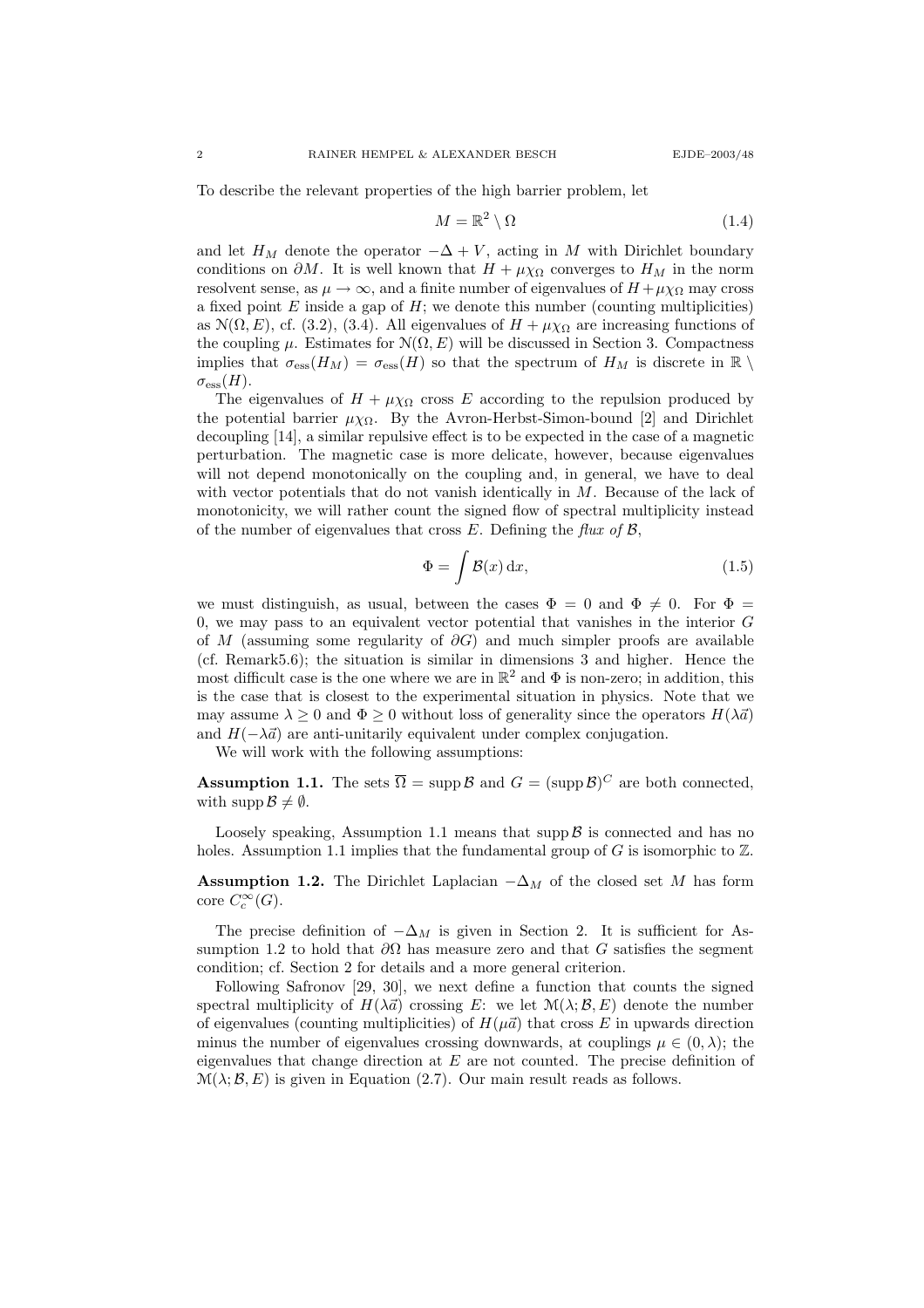**Theorem 1.3.** Let H and  $H_M$  as above and let  $\mathcal{B} : \mathbb{R}^2 \to \mathbb{R}$  a continuous function of compact support such that Assumptions 1.1 and 1.2 are satisfied. Let  $E \in \mathbb{R}$ ,  $E \notin \sigma(H) \cup \sigma(H_M)$ . Then there exists  $\Lambda_0 \geq 0$  such that

$$
\mathcal{M}(\lambda; \mathcal{B}, E) = \mathcal{N}(\Omega, E), \quad \lambda \ge \Lambda_0, \quad \lambda \Phi \in 2\pi \mathbb{Z}.
$$
 (1.6)

We therefore see that the repulsion produced by a strong magnetic field of compact support corresponds to the repulsion from a high potential barrier, supported on the set where  $\beta$  is non-zero, for a sequence of couplings going to infinity.

**Remark 1.4.** (i) For flux  $\Phi = 0$ , the only restriction on  $\lambda$  is  $\lambda \geq \Lambda_0$ . For  $\Phi > 0$ , we obtain a sequence  $(\lambda_k)_{k\in\mathbb{N}}\subset (0,\infty)$ , with  $\lambda_k=2\pi k/\Phi$ , such that (1.6) holds for  $\lambda_k \geq \Lambda_0$ .

(ii) For  $E < \inf \sigma(H)$ , we have  $\mathcal{N}(\Omega, E) = 0$  by monotonicity and  $\mathcal{M}(\lambda; \mathcal{B}, E) = 0$ by the diamagnetic inequality.

(*iii*) In between two successive  $\lambda_k$ 's a certain number of eigenvalues of  $H(\lambda \vec{a})$  may cross and cross back. While the results of Herbst and Nakamura [18] imply that the eigenvalues in the gap will approach periodic functions, as  $\lambda \to \infty$ , it appears to be rather difficult to find conditions that would guarantee these perodic limiting functions to be non-constant. At the same time, it is rather unlikely that these periodic functions are constant.

Under the assumptions of Theorem 1.3 there exists a constant  $c(E, \vec{a}) \geq 0$  such that

$$
|\mathcal{M}(\lambda; \mathcal{B}, E) - \mathcal{N}(\Omega, E)| \le c(E, \vec{a}), \quad \lambda \ge \Lambda_1,
$$
\n(1.7)

for some  $\Lambda_1 \geq 0$ ; cf. Remark 5.5 for a proof. More precisely, it is shown in Remark 5.5 that the constant  $c(E, \vec{a})$  in (1.7) can be estimated in terms of a (non-magnetic) eigenvalue problem for which the Birman-Schwinger principle is applicable.

 $(iv)$  In a subsequent paper we will discuss magnetic perturbations where the sets  $G = M^{\text{int}}$  and supp  $\beta$  may have more than one component. Here a theorem of Dirichlet in number theory can be used in the construction of a suitable gauge leading to a "smallest possible" vector potential.

(v) Theorem 1.3 assumes  $E \notin \sigma(H) \cup \sigma(H_M)$ . If  $E \notin \sigma(H)$  belongs to  $\sigma(H_M)$ , monotonicity with respect to  $E$  and Theorem 1.3 yield

$$
\mathcal{N}(\Omega, E + \epsilon) \le \liminf_{\lambda \to \infty, \, \lambda \Phi \in 2\pi \mathbb{Z}} \mathcal{M}(\lambda; \mathcal{B}, E) \le \limsup_{\lambda \to \infty, \, \lambda \Phi \in 2\pi \mathbb{Z}} \mathcal{M}(\lambda; \mathcal{B}, E) \le \mathcal{N}(\Omega, E),
$$
\n(1.8)

for any sufficiently small  $\epsilon > 0$ .

In the following corollaries, Theorem 1.3 is combined with simple upper and lower estimates on  $\mathcal{N}(\Omega, E)$  of phase space volume type, taken from [11, 12]; cf. Section 3. The first corollary provides an upper bound:

Corollary 1.5. Suppose that the assumptions of Theorem 1.3 are satisfied. Then there exist constant  $C_1$ ,  $C_2$ , independent of  $\mathcal{B}$ , such that

$$
\lim_{\lambda \to \infty, \lambda \Phi \in 2\pi \mathbb{Z}} \mathcal{M}(\lambda; \mathcal{B}, E) \le C_1 R^2 + C_2,
$$
\n(1.9)

provided  $\Omega = \{x; \mathcal{B}(x) \neq 0\}$  is contained in some disk of radius R.

The corresponding lower bound requires an additional assumption on the spectrum of  $H$  below  $E$ :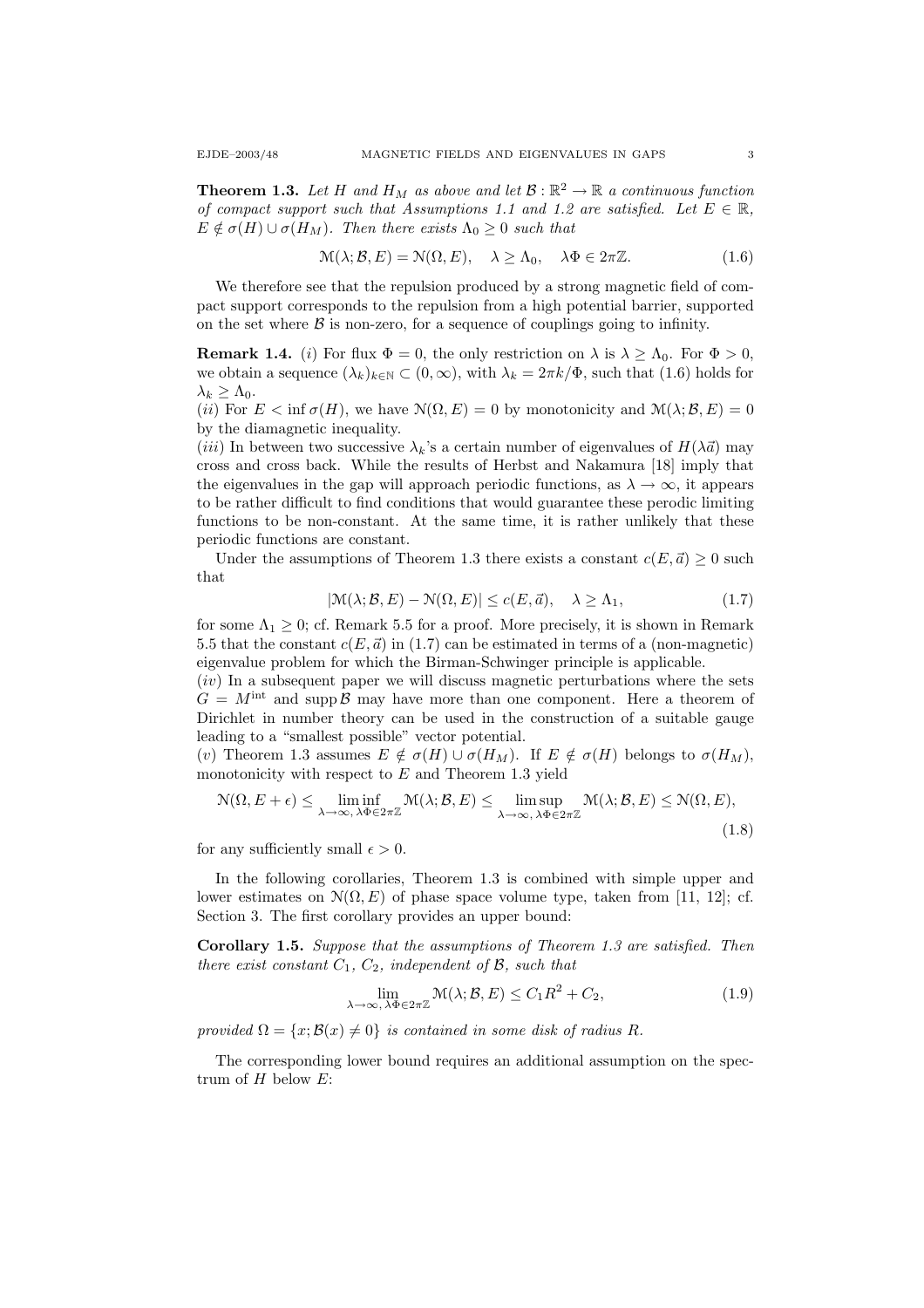**Assumption 1.6.** Let  $\dim_E(H_{B_R})$  denote the number of eigenvalues of  $H_{B_R}$  below E, counting multiplicities, where  $H_{B_R} = -\Delta + V$  on  $B_R := \{x \in \mathbb{R}^2 : |x| < R\},\$ with Dirichlet boundary conditions. Let  $E \in \mathbb{R} \setminus \sigma(H)$ . We assume that there exist constants  $c > 0$  and  $R_0 \geq 0$  such that

$$
\dim_E(H_{B_R}) \ge cR^2, \quad R \ge R_0. \tag{1.10}
$$

For this assumption to hold it is sufficient that the i.d.s. for  $H$  exists (cf. [28, 21]) and has a positive value at  $E$ . If  $(1.10)$  holds,  $H$  must have some essential spectrum below E.

Corollary 1.7. In addition to the conditions of Theorem 1.3, suppose that Assumption 1.6 is satisfied. Then there exist constants  $c_1 > 0$ ,  $c_2 \geq 0$ , independent of B, such that

$$
\lim_{\lambda \to \infty, \, \lambda \Phi \in 2\pi \mathbb{Z}} \mathcal{M}(\lambda; \mathcal{B}, E) \ge c_1 R^2 - c_2,\tag{1.11}
$$

provided supp  $\beta$  contains a disk of radius R.

The paper is organized as follows. In Section 2, we provide basic definitions and describe the fundamental approximation procedure by eigenvalue problems on large disks  $B_n$ . In particular, we construct a family of approximating operators  $\tilde{H}_n(\lambda \vec{a})$ , for  $\lambda \geq 0$ , acting in  $L_2(B_n)$  with Dirichlet boundary conditions.

In Section 3 we recall basic properties of the discrete eigenvalues of  $H + \mu \chi_U$ , for  $0 \leq \mu \to \infty$ , where  $U \subset \mathbb{R}^m$  is open and bounded.

Section 4 contains the key estimate for the number of eigenvalues below  $E$  for the approximating operators  $\tilde{H}_n(\lambda \vec{a})$  on large disks  $B_n$ . Here we consider the counting functions

$$
\mathcal{M}_n(\lambda; \mathcal{B}, E) = \dim_E(\tilde{H}_n(0)) - \dim_E(\tilde{H}_n(\lambda \vec{a})),\tag{1.12}
$$

which correspond to the loss of eigenvalues below  $E$  due to the magnetic perturbation for the approximating problems on  $B_n$ . In a first step, we decouple the problem by a natural Dirichlet boundary condition along  $\partial G$ , for  $\lambda$  large. Then, for  $\lambda \Phi \in 2\pi \mathbb{Z}$ , it is shown that the operator on the "annulus"  $B_n \cap G$ , with Dirichlet boundary conditions, is unitarily equivalent to an operator without magnetic terms. For the latter the number of eigenvalues below  $E$  is easy to estimate. We also obtain a preliminary result on the existence of  $\lim_{n\to\infty} \mathcal{M}_n(\lambda;\mathcal{B},E)$ , for  $\lambda$  large,  $\lambda \Phi \in 2\pi \mathbb{Z}$ , and we show that this limit is equal to  $\mathcal{N}(\Omega, E)$ .

In Section 5, we finally show that

$$
\lim_{n \to \infty} \mathcal{M}_n(\lambda; \mathcal{B}, E) = \mathcal{M}(\lambda; \mathcal{B}, E), \tag{1.13}
$$

provided  $\lambda$  is such that  $E \notin \sigma(H(\lambda \vec{a}))$ . We then prove Theorem 1.3 as well as Corollaries 1.5 and 1.7.

There are three appendices (Sections 6—8) containing some of the more technical arguments.

We conclude the introduction with a few remarks on related work in the literature. General information on magnetic Schrödinger operators can be found in Avron, Herbst and Simon [2], Mohamed and Raikov [24]. Scattering for decreasing magnetic fields has been studied by Loss and Thaller [22]. The problem studied in the present paper is somewhat related to the Bohm-Aharonov effect (cf. Helffer [9], Weder [33]), but with a (periodic) electric background potential.

A situation which has attracted some attention is that of a constant magnetic background, combined with localized electric perturbations (cf., e.g., Birman and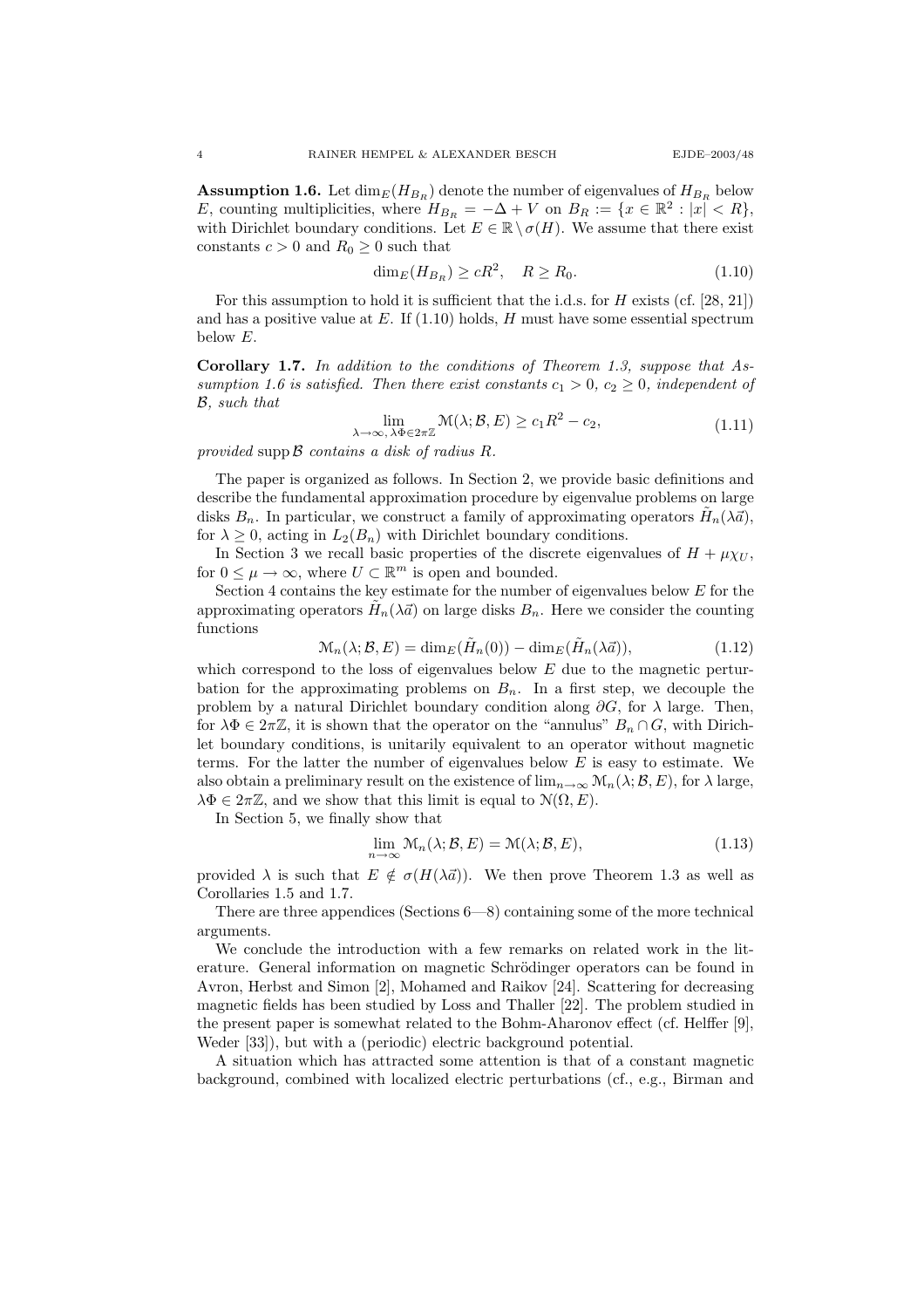Raikov [5], Hempel and Levendorski [16], Levendorskii [23], Raikov [26]). The existence of eigenvalues in spectral gaps for a perturbation by a magnetic field of compact support has been studied previously in Hempel and Laitenberger [15] under the assumption of zero flux, in a rather special case. In [16] there is a result for the case where both the magnetic field and the vector potential decay exponentially at infinity; again, the flux is zero. The paper  $[13]$  constructs examples of Schrödinger operators  $H(\lambda \vec{a})$  having an eigenvalue in the gap that asymptotically approaches a periodic or quasi-periodic function of the coupling  $\lambda$ ; here the magnetic field has compact support consisting of a disk enclosed by an annulus.

It is interesting to note that the situation can be strikingly different for the Pauli operator in  $\mathbb{R}^2$ . Here some (purely magnetic) cases can be analyzed in depth by using the property of supersymmetry (cf. [6]). It turns out that, under suitable assumptions, eigenvalues will in fact move downwards where one might at first expect an upwards movement (cf. [3, 4]). We take as the "unperturbed" operator the Pauli Hamiltonian of a constant magnetic field  $\mathcal{B}_0 > 0$ , and add a perturbation by a magnetic field  $\mathcal{B} \leq 0$  of compact support. We therefore consider the pair of operators

$$
H_{\pm}(\lambda) = (-i\nabla - \vec{a}_0 - \lambda \vec{a})^2 \mp \mathcal{B}_0 \mp \lambda \mathcal{B}, \qquad (1.14)
$$

where we refer to [6] for the construction of the Pauli Hamiltonian in  $\mathbb{R}^2$ . Looking at  $H_+(\lambda)$ , one might expect that the repulsive effect of the potential barrier  $-\lambda\mathcal{B} \geq 0$ , combined with some repulsion coming from the magnetic term  $\lambda \vec{a}$ , should shift a finite number of eigenvalues from below through each spectral gap of  $H_+$ . But this cannot be true for the first gap  $(0, 2B_0)$ : by supersymmetry, each non-zero point in the spectrum of  $H_+(\lambda)$  must also appear in the spectrum of  $H_-(\lambda)$ , yet  $H_-(0)$ has no spectrum below  $2B_0$ . On the other hand, it can be shown that there exist eigenvalues that move downwards through the first gap, as  $\lambda$  increases. A more detailed discussion of the related phenomena can be found in [3, 4].

## 2. Notation and Preliminaries

**General Notation.** We write  $x = (x_1, x_2) \in \mathbb{R}^2$  and  $B_s = \{x \in \mathbb{R}^2 : |x| < s\}; \chi_s$ denotes the characteristic function of the ball  $B_s$ , for  $s > 0$ . The function spaces  $C^k(U)$ ,  $L_2(U)$ , for  $U \subset \mathbb{R}^d$  open, are defined as usual; the norm of  $u \in \mathcal{L}_2(U)$  is given by  $||u||^2 = \int_U |u|^2 dx$ . Scalar products in Hilbert space are written  $\langle ., . \rangle$ . The Sobolev space  $\mathcal{H}^1(\mathbb{R}^2)$  consists of those functions  $u \in L_2(\mathbb{R}^2)$  that have weak first derivatives  $\partial_j u \in L_2(\mathbb{R}^2)$ .  $\mathcal{H}^1(\mathbb{R}^2)$  is a Hilbert space with norm  $||u||_1^2 = ||u||^2 +$  $\sum_j \|\partial_j u\|^2.$ 

For a self-adjoint operator  $T$  acting in a Hilbert space  $\mathcal H$  we denote the spectrum by  $\sigma(T)$ , the essential spectrum by  $\sigma_{\rm ess}(T)$ , and the spectral projections by  $P_I(T)$ , for any interval  $I$  of the real line. If  $T$  has only discrete spectrum in the interval  $I$ , then dim ran  $P_I(T)$  = trace  $P_I(T)$  is the number of eigenvalues of T in I, counting multiplicities. For  $\alpha \leq \beta \in \mathbb{R}$  and  $\eta \in \mathbb{R}$ , we will write

$$
\dim_{(\alpha,\beta)}(T) = \dim \operatorname{ran} P_{(\alpha,\beta)}(T), \quad \dim_{\eta}(T) = \dim \operatorname{ran} P_{(-\infty,\eta)}(T). \tag{2.1}
$$

The Dirichlet Laplacian of a Closed Set. We will mostly be concerned with self-adjoint operators defined via quadratic forms, with form domain given by a suitable subspace of the Sobolev space  $\mathcal{H}^1(\mathbb{R}^2)$ . For any closed set  $K \subset \mathbb{R}^2$ , a natural subspace of  $\mathcal{H}^1(\mathbb{R}^2)$  [8, 19] is

$$
\tilde{\mathcal{H}}_0^1(K) := \{ u \in \mathcal{H}^1(\mathbb{R}^2) ; u(x) = 0 \text{ a.e. in } K^C \},
$$
\n(2.2)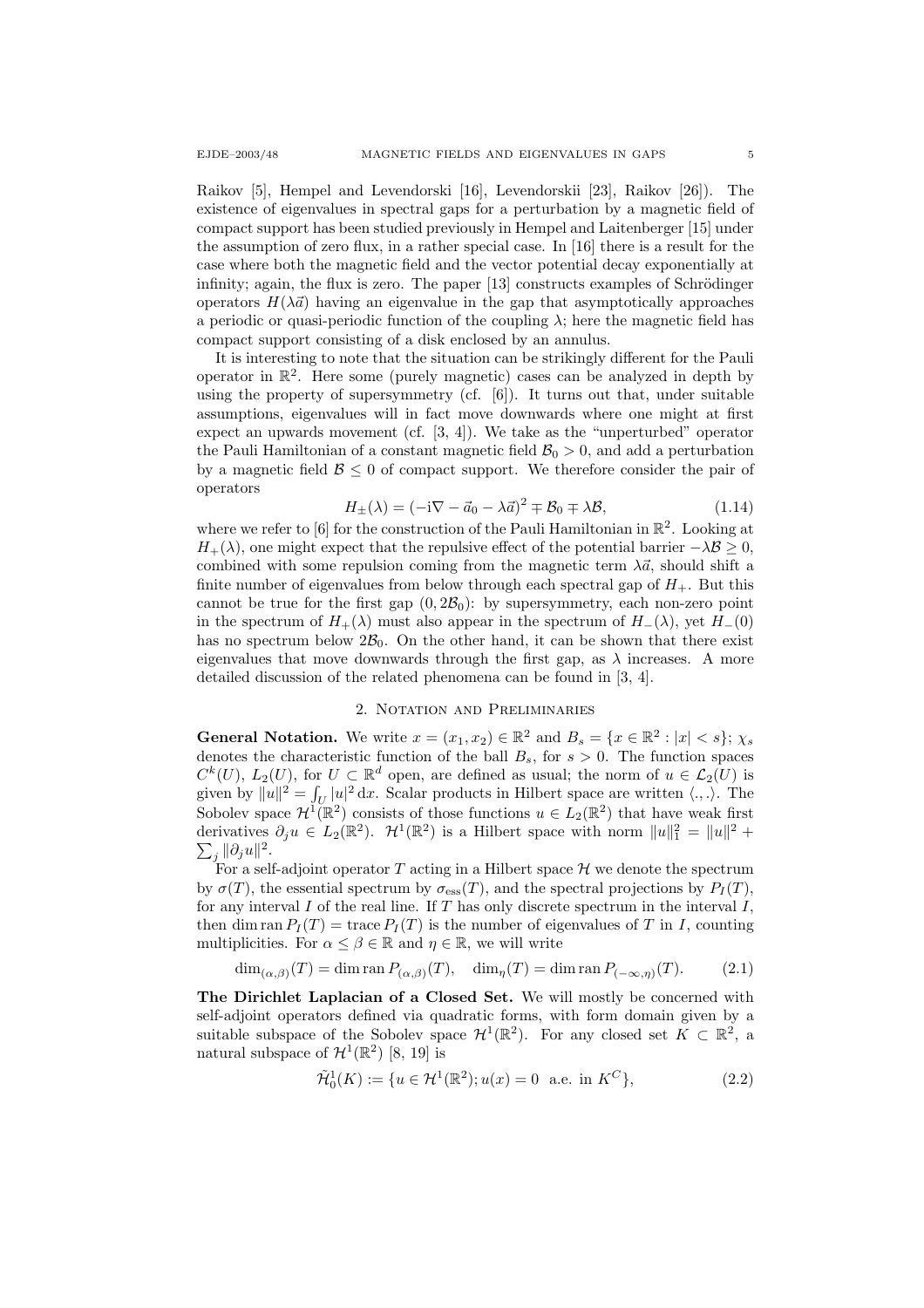where  $K^C$  denotes the complement of K. The self-adjoint operator associated with the quadratic form  $\int |\nabla u|^2 dx$  on  $\tilde{\mathcal{H}}_0^1(K)$  via the usual representation theorem ([20, Thm. VI-2.1]) will be called the *Dirichlet Laplacian on K*, denoted as  $-\Delta_K$ . Operators of this type occur naturally; for instance, if  $U = K^C$ , then  $-\Delta + \mu \chi_U$ converges to  $-\Delta_K$  in the strong resolvent sense, as  $\mu \to \infty$ .

If D is an open set, there is also the standard Sobolev space  $\mathcal{H}_0^1(D)$ , obtained by taking the closure of  $C_c^{\infty}(D)$  in the  $\|\cdot\|_1$ -norm. For K closed, an alternative choice of a form domain for a Dirichlet Laplacian is  $\mathcal{H}_0^1(K^{\text{int}}) \subset \tilde{\mathcal{H}}_0^1(K)$ ; note that  $\mathcal{H}_0^1(K^{\rm int})$  may be considerably smaller than  $\tilde{\mathcal{H}}_0^1(K)$ . We say that the Dirichlet Laplacian associated with K is *unique*, if  $\mathcal{H}_0^1(K^{\text{int}}) = \tilde{\mathcal{H}}_0^1(K)$ .

Returning to the sets  $M = \overline{M}$ ,  $\Omega = M^C$  and  $G = M^{\text{int}}$  of Section 1, Assumption 1.2 is equivalent to the uniqueness of the Dirichlet Laplacian on  $M = \Omega^C$ . It follows directly from results in [19] that the Laplacian of  $M = \overline{M}$  is unique if  $\partial G$  satisfies the segment condition and if  $M \setminus \overline{G} = \overline{\Omega}^{int} \setminus \Omega$  has measure zero.

While the above discussion of Dirichlet Laplacians applies also to  $\mathbb{R}^d$ , we note as an aside that there is a stronger criterion [17] that is specific to  $\mathbb{R}^2$ : in fact, the Dirichlet Laplacian of a closed set  $M \subset \mathbb{R}^2$  will be unique if for each point  $x \in \partial M$ there exists a continuous function  $f : [0,1] \to \mathbb{R}^2$  such that  $f(0) = x$  and  $f(s) \notin M$ , for all  $s \in (0,1]$ . This criterion follows from [19, Thms. 2.1, 2.5], combined with the fact that Brownian paths in  $\mathbb{R}^2$  will immediately "spiral" around their starting point with probability 1 (cf. [25, Ch. 2, Section 7]; we warn the reader to be careful about the definition of  $\tau_M$  in [19] and of  $\tau_B$  in [25]).

Magnetic Schrödinger operators. We next turn to magnetic Schrödinger operators. As above, we assume that  $\vec{a} \in C^1(\mathbb{R}^2; \mathbb{R}^2)$  is bounded and such that  $\mathcal{B} = \text{curl } \vec{a} = \partial_2 a_1 - \partial_1 a_2$  has compact support. For an electric potential  $V \in$  $L_{\infty}(\mathbb{R}^2, \mathbb{R})$  the magnetic Schrödinger operators  $H(\vec{a}) = (-i\nabla - \vec{a}(x))^2 + V(x)$  can be easily realized as self-adjoint operators with form domain  $\mathcal{H}^1(\mathbb{R}^2)$ ; cf., e.g., [6]. Magnetic operators defined on a closed set  $K \subset \mathbb{R}^2$  with Dirichlet boundary conditions are obtained as for the Dirichlet Laplacian. We will also use the following simple commutator identities: for  $\phi \in C_c^{\infty}$ , we have  $[-i\nabla - \vec{a}, \phi] = -i\nabla \phi$  and  $[(-i\nabla - \vec{a})^2, \phi] = -2i\nabla \phi \cdot (-i\nabla - \vec{a}) - \Delta \phi.$ 

The vector potential  $\vec{a}$  is not uniquely determined by the field  $\vec{B}$ ; in fact, if we take any function  $f \in C^2(\mathbb{R}^2)$ , then  $\vec{a} + \nabla f$  produces the same field as  $\vec{a}$ . Passing from  $\vec{a}$  to  $\vec{a} + \nabla f$  is called a "gauge transformation"; any two  $C^1$  vector potentials on  $\mathbb{R}^2$  associated with the same field are connected via a gauge transformation. It is a well-known and simple fact (cf. [6]) that  $H(\vec{a})$  and  $H(\vec{b})$  are unitarily equivalent if  $\vec{b} = \vec{a} + \nabla f$ ; this is also true for unbounded vector potentials. In particular, the spectrum and also the usual parts of the spectrum are gauge-independent.

If the field B has compact support contained in  $B_R$ , and if the flux  $\Phi$  is zero, then we can easily find a vector potential  $\vec{a}$  such that curl  $\vec{a} = \mathcal{B}$  and  $\vec{a}(x) = 0$  for  $|x| \ge R$ . For  $\Phi > 0$ , we have the following lemma.

**Lemma 2.1.** Let  $\mathcal{B}: \mathbb{R}^2 \to \mathbb{R}$  be a continuous function of compact support and suppose  $\Phi = \int \mathcal{B} > 0$ . Let  $R > 0$  be such that supp  $\mathcal{B} \subset B_R$ . Then there exists a vector potential  $\vec{a}$  of class  $C^1$  such that curl  $\vec{a} = \mathcal{B}$  in  $\mathbb{R}^2$ , div  $\vec{a}(x) = 0$  for  $|x| > R$ , and

$$
|\vec{a}(x)| \le \frac{\Phi}{2\pi} \frac{1}{|x|}, \quad |x| \ge R. \tag{2.3}
$$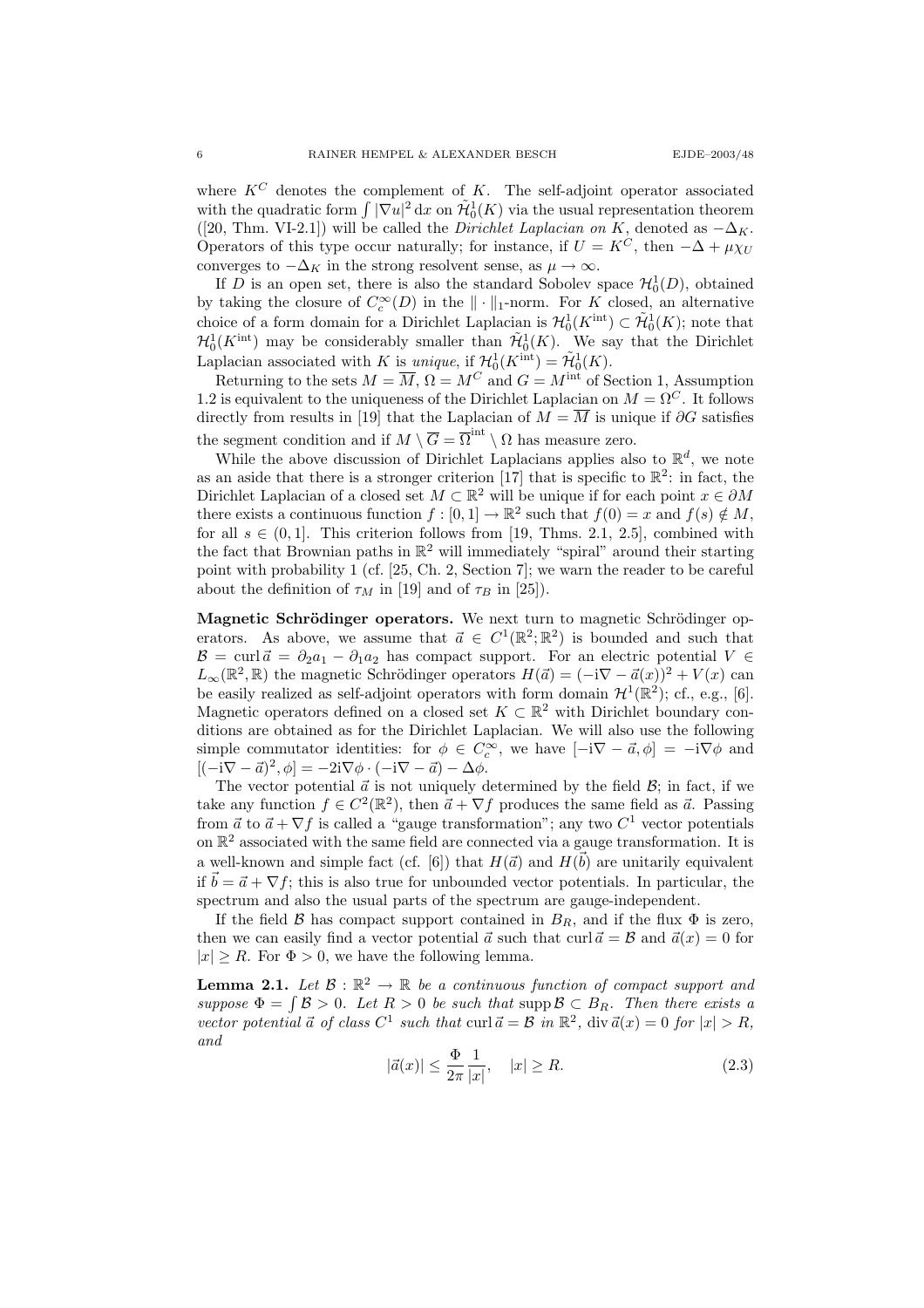*Proof.* Writing  $r = (x_1^2 + x_2^2)^{1/2}$ , we let  $g : [0, \infty) \to \mathbb{R}$  denote a  $C^1$ -function satisfying  $g'(0) = 0$  and

$$
g(r) = \frac{\Phi}{2\pi} r^{-2}, \quad r \ge R.
$$
 (2.4)

Define  $\vec{a}_{rad}(x) = (-x_2g(r), x_1g(r))$  and let  $\mathcal{B}_{rad} = \text{curl } \vec{a}_{rad}$ . Then div  $\vec{a}_{rad}$  and  $\mathcal{B}_{rad}$ vanish in the exterior of  $B_R$ , while  $\int \mathcal{B}_{rad}(x) dx = \int \mathcal{B}(x) dx = \Phi$ . Since the flux of  $\mathcal{B} - \mathcal{B}_{rad}$  is zero, there exists a vector potential  $\vec{b}$  of class  $C^1$ , vanishing outside of  $B_R$ , such that curl  $\vec{b} = \mathcal{B} - \mathcal{B}_{rad}$ , and we see that  $\vec{a} = \vec{a}_{rad} + \vec{b}$  has the required properties.  $\Box$ 

A direct consequence of Lemma 2.1 is that

$$
\sigma_{\rm ess}(H(\vec{a})) = \sigma_{\rm ess}(H),\tag{2.5}
$$

provided  $\vec{a} \in C^1$  with curl  $\vec{a}$  of compact support. In fact, since gauge transformations are unitary, we may assume that  $\vec{a}$  is as in Lemma 2.1. It is then easy to see that the resolvent difference  $H^{-1} - H(\vec{a})^{-1}$  is compact.

While  $\sigma_{\rm ess}(H(\lambda \vec{a})) = \sigma_{\rm ess}(H)$ , for  $\lambda \in \mathbb{R}$ , the discrete spectrum of  $H(\lambda \vec{a})$  will depend on  $\lambda$ , in general. For  $\vec{a}$  as in Lemma 2.1, the operators  $H(\lambda \vec{a})$  form a holomorphic self-adjoint family of type (A) in the sense of Kato [20], and it follows that the discrete eigenvalues of  $H(\lambda \vec{a})$  are described by an (at most countable) family of analytic functions of  $\lambda$ . This family is locally finite in the sense that each compact subset of  $\mathbb{R} \times (\mathbb{R} \setminus \sigma_{\text{ess}}(H))$  is intersected by only finitely many of these functions. It follows that, for  $E \notin \sigma(H)$ , the set

$$
M(\mathcal{B}, E) = \{\mu \in \mathbb{R} : E \in \sigma(H(\mu \vec{a}))\},\tag{2.6}
$$

is a discrete subset of the real line. In order to define the counting function  $\mathcal{M}(\lambda;\mathcal{B},E)$  for  $\lambda > 0$ , write  $M(\mathcal{B},E) \cap (0,\lambda) = {\mu_1, \ldots, \mu_\ell}$ , for a suitable  $\ell =$  $\ell(\lambda) \in \mathbb{N}$ , where  $\mu_1 < \ldots < \mu_{\ell}$ . For any  $j = 1, \ldots, \ell$ , there is an open set  $U_j \subset \mathbb{R} \times (\varrho(H) \cap \mathbb{R})$ , with  $(\mu_j, E) \in U_j$ , such that the spectrum of the family  $(H(\mu \vec{a}); \mu \geq 0)$  in  $U_i$  is described by the union of the graphs of a finite set of (pairwise distinct) analytic functions  $\phi_{js}$ ,  $s = 1, \ldots, r_j$ , where  $\phi_{js}(\mu_j) = E$ . If  $\phi_{js}$ carries multiplicity  $m_{js} \in \mathbb{N}$ , then the signed spectral multiplicity of  $H(\mu \vec{a})$  crossing E as  $\mu$  increases from 0 to  $\lambda$  is given by

$$
\mathcal{M}(\lambda; \mathcal{B}, E) = \sum_{j=1}^{\ell(\lambda)} \sum_{s=1}^{r_j} \sigma_{js} m_{js},
$$
\n(2.7)

where the sign-factors  $\sigma_{js} \in \{-1,0,1\}$  are defined as follows: if  $k_{js} \in \mathbb{N}$  is the order of the first non-zero derivative of  $\phi_{js}$  at  $\mu_j$  (i.e.,  $\phi_{js}^{(k_{js})}(\mu_j) \neq 0$  while  $\phi_{js}^{(m)}(\mu_j) = 0$ , for  $0 < m < k_{js}$ , we let  $\sigma_{js} := 0$  if  $k_{js}$  is even, and  $\sigma_{js} = \text{sgn} \,\phi_{js}^{(k_{js})}(\mu_j)$ , for  $k_{js}$  odd. In other words, strict crossings in upward direction give a positive contribution to  $\mathcal{M}(\lambda;\mathcal{B},E)$ , strict downward crossings are counted negatively, while direction changes are not counted at all.

It is easy to see that  $\mathcal{M}(\lambda;\mathcal{B}, E)$  is monotonically decreasing in  $E \in (a, b)$ . More precisely, for  $\lambda$  fixed,  $\mathcal{M}(\lambda;\mathcal{B},.)$  is constant if E varies between two consecutive eigenvalues of  $H(\lambda \vec{a})$  while  $\mathcal{M}(\lambda;\mathcal{B}, E)$  decreases by dim ker $(H(\lambda \vec{a}) - \eta)$  if E crosses an eigenvalue  $\eta \in (a, b)$  of  $H(\lambda \vec{a})$  in upward direction.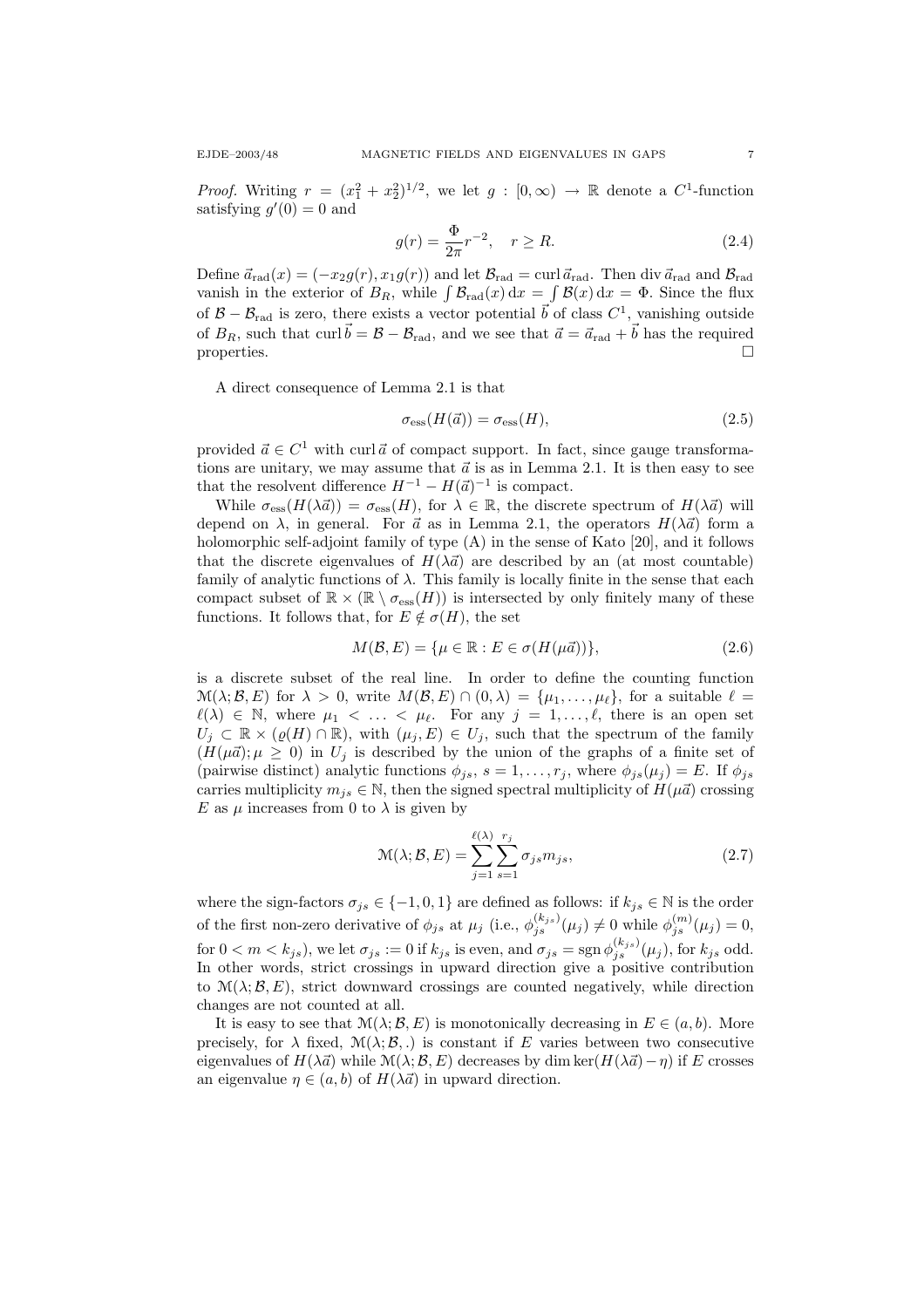Approximating Operators on  $B_n$ . We finally describe the modifications that we need to make in the approach developed in  $[7, 10, 1, 11]$  for Schrödinger operators  $H_{\lambda} = -\Delta + V - \lambda W$ ,  $\lambda \in \mathbb{R}$ . As above, let  $(a, b) \cap \sigma(H) = \emptyset$  and  $E \in (a, b)$ . The basic idea translates to the magnetic case as follows: in order to find solutions of the equation

$$
H(\lambda \vec{a})u = Eu \tag{2.8}
$$

on  $\mathbb{R}^2$ , we look for solutions of suitably defined problems on  $B_n$ , and let n tend to  $\infty$ . The main technical difficulty comes from the "surface states" that may appear inside the gap of  $H$  upon the introduction of a Dirichlet boundary condition along  $\partial B_n$ . In the non-magnetic Schrödinger case, one can use a ( $\lambda$ -independent) projection plus cut-offs to eliminate these surface states. Since we wish to employ gauge transformations in the regions

$$
G_n = B_n \cap G = B_n \setminus \overline{\Omega},\tag{2.9}
$$

we have to make sure that the modifications near  $\partial B_n$  will cooperate with such transformations. We first define

$$
H_n(\lambda \vec{a}) = (-i\nabla - \lambda \vec{a})^2 + V(x),\tag{2.10}
$$

acting in  $L_2(B_n)$ , with a Dirichlet boundary condition along  $\partial B_n$ ; if  $\vec{b}$  is some bounded vector potential of class  $C^1$ ,  $H_n(\vec{b})$  will be defined accordingly. We then choose a subinterval  $[a', b'] \subset (a, b)$  such that  $E \in (a', b')$ , and a continuous function  $\mathcal{P}: \mathbb{R} \to \mathbb{R}$  satisfying

$$
0 \le \mathcal{P} \le 1, \quad \text{supp}\,\mathcal{P} \subset (a, b), \quad \mathcal{P}(x) = 1 \quad \text{for } a' \le x \le b'. \tag{2.11}
$$

One should think of P as a smoothed characteristic function so that  $\mathcal{P}(H_n(\lambda \vec{a}))$  is close to a spectral projection; note that  $\mathcal{P}(H_n(\lambda \vec{a}))$  depends continuously on  $\lambda$  in operator norm. We distinguish between two classes of eigenfunctions of  $H_n(\lambda \vec{a})$ that contribute to  $\mathcal{P}(H_n(\lambda \vec{a}))$ :

(1) there may be eigenfunctions produced by the Dirichlet boundary condition on  $\partial B_n$  (and the interaction with  $\lambda \vec{a}$ ); we expect these eigenfunctions to be concentrated near  $\partial B_n$ .

(2) there may be eigenfunctions produced by the magnetic field; we expect these eigenfunctions to be concentrated close to the set  $\Omega$ .

It will turn out that this classification is exhaustive, for  $n$  large.

To conclude our construction, we define a family of cut-off functions as follows: fix  $\varphi \in C_c^{\infty}(\mathbb{R}^2)$  with the properties

$$
0 \le \varphi \le 1, \quad \varphi(x) = \begin{cases} 1, & \text{for } |x| \le 1/3 \\ 0, & \text{for } |x| \ge 2/3 \end{cases} \tag{2.12}
$$

and let

$$
\varphi_k(x) = \varphi(x/k), \quad \psi_k = 1 - \varphi_k, \quad k \in \mathbb{N}.
$$
 (2.13)

The functions  $\varphi_k$  satisfy the familiar estimates

$$
\|\nabla \varphi_k\|_{\infty} \le c/k, \quad \|\Delta \varphi_k\|_{\infty} \le c/k^2,
$$
\n(2.14)

for a constant c. Then  $\psi_n \mathcal{P}(H_n(\lambda \vec{a}))\psi_n$  singles out that part of the range of  $\mathcal{P}(H_n(\lambda \vec{a}))$  which is supported close to the boundary  $\partial B_n$ . We choose a constant  $\gamma > b - a$  and define

$$
\tilde{H}_n(\lambda \vec{a}) = H_n(\lambda \vec{a}) + \gamma \psi_n \mathcal{P}(H_n(\lambda \vec{a})) \psi_n.
$$
\n(2.15)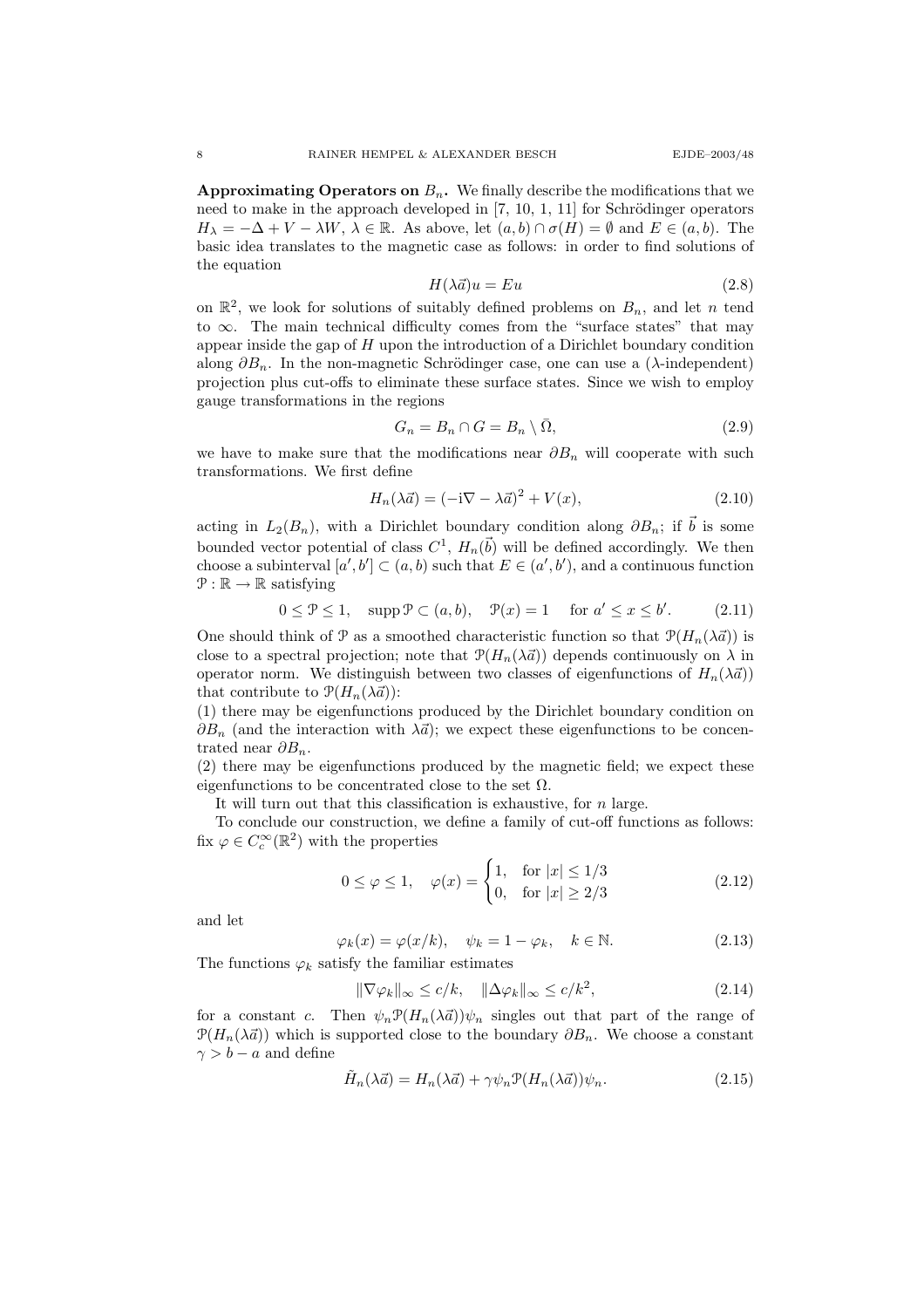The family  $(\tilde{H}_n(\lambda \vec{a}))^{-1}$  is norm-continuous in  $\lambda$ .

More generally, if  $\vec{b}$  is a bounded vector potential, we define

$$
\tilde{H}_n(\vec{b}) = H_n(\vec{b}) + \gamma \psi_n \mathcal{P}(H_n(\vec{b})) \psi_n.
$$
\n(2.16)

In the sequel, we will tacitly assume that n is so large that  $\psi_n$  vanishes in a neighborhood of  $\overline{\Omega}$ .

As a (partial) motivation for the above definition of  $\tilde{H}_n(\lambda \vec{a})$ , we point out that  $\tilde{H}_n(0)$  has no spectrum in  $[a'', b''] \subset (a', b')$ , for n sufficiently large (cf. [10, 1, 11]), i.e., there exists  $n' \in \mathbb{N}$  such that

$$
\sigma(\tilde{H}_n(0)) \cap [a'', b''] = \emptyset, \quad n \ge n'. \tag{2.17}
$$

We certainly cannot expect the same to be true for  $\tilde{H}_n(\lambda \vec{a})$ . However, it can be shown that  $\tilde{H}_n(\lambda \psi_k \vec{a})$  has no spectrum in  $[a'', b'']$ , for k sufficiently large and all  $n \geq n_k$ :

**Proposition 2.2.** Suppose that  $(a, b)$  is a spectral gap of H, let  $[a', b'] \subset (a, b)$  and  $[a'',b''] \subset (a',b')$ , and let  $\vec{b}$  be a continuous vector potential tending to 0 at infinity. For  $\mu \geq 0$ , define  $\tilde{H}_n(\mu \psi_k \vec{b})$  as in (2.16), with  $\mathcal P$  as in (2.11). Then for  $M > 0$ fixed, there exists  $k_0 \in \mathbb{N}$  such that

$$
\sigma(\tilde{H}_n(\mu\psi_k\vec{b})) \cap [a'',b''] = \emptyset, \quad k \ge k_0, \quad n \ge n_k, \quad 0 \le \mu \le M,\tag{2.18}
$$

for some  $n_k > k$ .

A proof of this result is given in Section 6.

In counting the eigenvalues of  $\tilde{H}_n(\lambda \vec{a})$ , we will need two related operators which appear in the process of taking the limit  $\lambda \to \infty$  in  $\tilde{H}_n(\lambda \vec{a})$ .

Here we first introduce the Dirichlet Laplacian  $-\Delta_{G_n}$  on  $G_n = B_n \setminus \overline{\Omega}$ , and the operator

$$
H_{G_n}(\lambda \vec{a}) = (-i\nabla - \lambda \vec{a}(x))^2 + V(x),\tag{2.19}
$$

acting in  $L_2(G_n)$ , with Dirichlet boundary conditions (i.e., with  $C_c^{\infty}(G_n)$  as a form core). We have two choices to modify  $H_{G_n}(\lambda \vec{a})$  near the boundary  $\partial B_n$ : following the construction of  $\tilde{H}_n(\lambda \vec{a})$ , we first define

$$
\tilde{H}_{G_n}(\lambda \vec{a}) = H_{G_n}(\lambda \vec{a}) + \gamma \psi_n \mathcal{P}(H_{G_n}(\lambda \vec{a})) \psi_n.
$$
\n(2.20)

Alternatively, instead of  $\mathcal{P}(H_{G_n}(\lambda \vec{a}))$  we may use  $\mathcal{P}(H_n(\lambda \vec{a}))$  to produce

$$
\hat{H}_{G_n}(\lambda \vec{a}) = H_{G_n}(\lambda \vec{a}) + \gamma \psi_n \mathcal{P}(H_n(\lambda \vec{a})) \psi_n; \tag{2.21}
$$

we will need to use both operators since taking  $\lambda \to \infty$  in  $\tilde{H}_n(\lambda \vec{a})$  leads us to  $\hat{H}_{G_n}(\lambda \vec{a})$ , while the natural gauge transformation operates on  $\tilde{H}_{G_n}(\lambda \vec{a})$ . Fortunately, the norm difference between the two correction terms tends to zero in operator norm, as  $n \to \infty$ ; cf. Proposition 8.1.

### 3. SCHRÖDINGER OPERATORS WITH HIGH BARRIERS

In this section, we recall some basic facts about the eigenvalues and eigenvalue counting functions associated with the family of Schrödinger operators

$$
H + \mu \chi_U, \quad \mu \ge 0,\tag{3.1}
$$

acting in  $L_2(\mathbb{R}^2)$ , where  $U \subset \mathbb{R}^2$  is open and bounded. Let  $M = \mathbb{R}^2 \setminus U$  and  $H_M = -\Delta_M + V$ ; for simplicity of notation, we again assume that  $V \geq 1$ . It is well-known that  $H+\mu\chi_U$  converges to  $H_M$  in norm resolvent sense; this follows from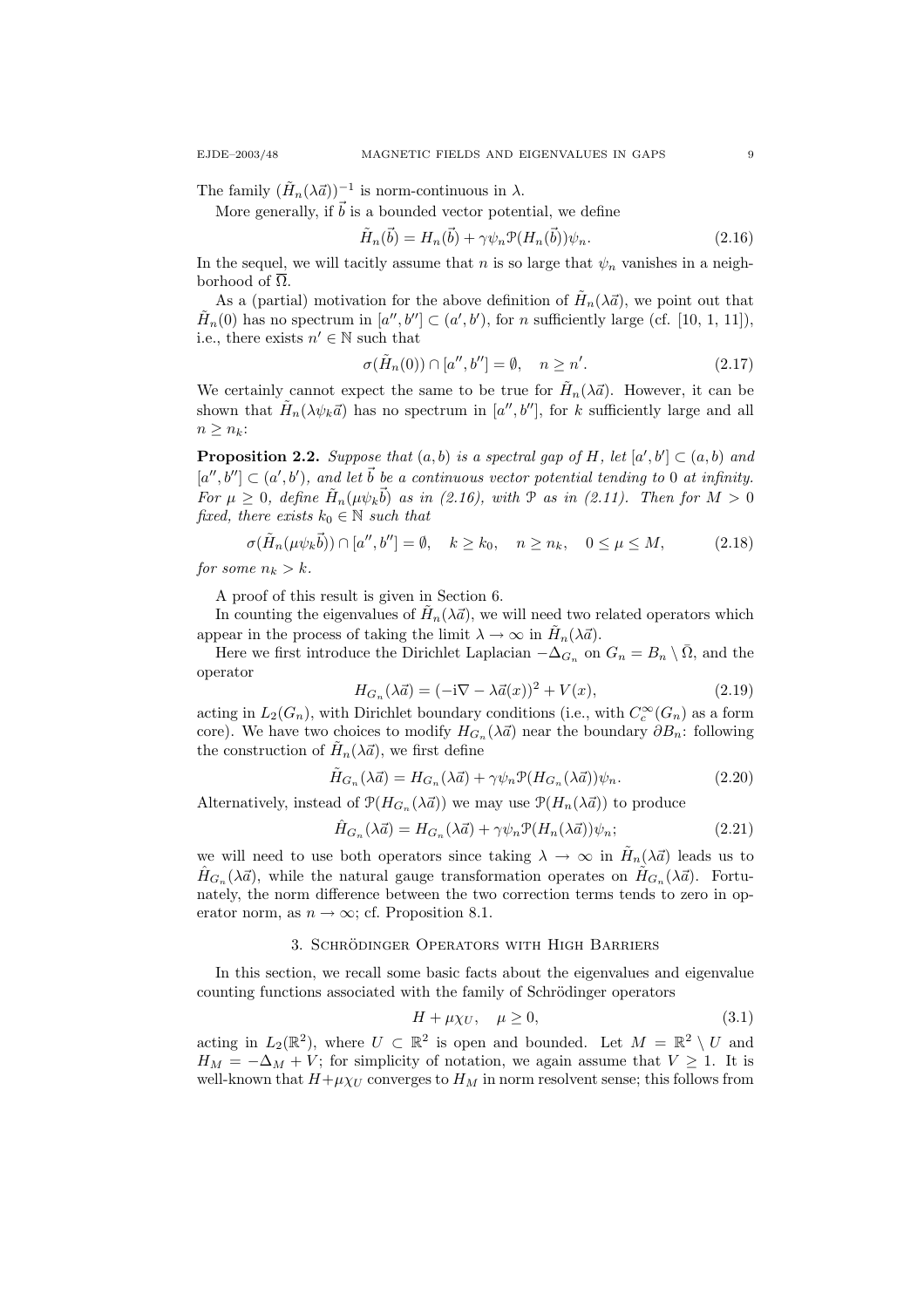the monotonicity of the associated quadratic forms and the fact that the difference of resolvents  $H^{-1} - H_M^{-1}$  is compact (cf., e.g., [14]). Compactness also implies that  $\sigma_{\text{ess}}(H_M) = \sigma_{\text{ess}}(H)$  so that  $H_M$  has only discrete spectrum in  $\mathbb{R} \setminus \sigma_{\text{ess}}(H)$ .

Let  $(a, b) \cap \sigma(H) = \emptyset$  and let  $E \in (a, b)$ . The eigenvalues of  $H + \mu \chi_U$  in  $(a, b)$  are analytic, monotonically increasing functions of the coupling  $\mu$ . Any compact subset of  $\mathbb{R} \times (a, b)$  is intersected by at most a finite number of these analytic functions. For  $E \in (a, b)$  and  $\lambda > 0$ , we let

$$
\mathcal{N}(\lambda; U, E) = \sum_{0 < \mu < \lambda} \dim \ker(H + \mu \chi_U - E) \tag{3.2}
$$

denote the total spectral multiplicity crossing E at couplings  $\mu \in (0, \lambda)$ . Obviously,  $\mathcal{N}(\lambda; U, E)$  is monotonically increasing w.r.t.  $\lambda$  and monotonically decreasing w.r.t.  $E$ . Monotonicity with respect to  $U$  is more subtle:

**Lemma 3.1.** Let  $U \subset U'$  be open and bounded subsets of  $\mathbb{R}^2$  and let  $E \in \mathbb{R} \setminus \sigma(H)$ . Then

$$
\mathcal{N}(\lambda; U, E) \le \mathcal{N}(\lambda; U', E), \quad \lambda \ge 0.
$$

*Proof.* By the Birman-Schwinger principle,  $\mathcal{N}(\lambda; U, E)$  is equal to the number of eigenvalues less than  $-1/\lambda$  of the (compact and symmetric) Birman-Schwinger operator

$$
\mathcal{K}_U = \chi_U (H - E)^{-1} \chi_U. \tag{3.3}
$$

Now suppose  $\mathcal L$  is a linear subspace of  $L_2(U)$  such that  $\langle \mathcal K_U u, u \rangle < (-1/\lambda) ||u||^2$ , for all  $0 \neq u \in \mathcal{L}$ . Then  $U' \supset U$  implies that we also have  $\langle \mathcal{K}_{U'}u, u \rangle < (-1/\lambda) ||u||^2$ , for all  $0 \neq u \in \mathcal{L}$ . Therefore, the min-max principle of Weyl ([28, Thm. XIII-2]) yields  $\dim_{-1/\lambda}(\mathcal{K}_{U'}) \geq \dim_{-1/\lambda}(\mathcal{K}_U)$ , and the result follows.

The eigenvalues of  $H + \mu \chi_U$  either cross the gap or they are asymptotic to some eigenvalue of  $H_M$  in the gap, as  $\mu \to \infty$ ; in fact, for each  $\eta \in \sigma_{disc}(H_M)$  there exists an eigenvalue branch of  $H + \mu \chi_U$  that is asymptotic to  $\eta$ , as  $\mu \to \infty$ . Finally, we let

$$
\mathcal{N}(U, E) = \limsup_{\lambda \to \infty} \mathcal{N}(\lambda; U, E)
$$
\n(3.4)

denote the total number of eigenvalues (counting multiplicities) of  $H + \mu \chi_U$  that cross E as  $\mu$  ranges from 0 to  $\infty$ .  $\mathcal{N}(U, E)$  is finite for bounded U and there exists  $\lambda_0 \geq 0$  such that  $\mathcal{N}(U, E) = \mathcal{N}(\lambda; U, E)$ , for all  $\lambda \geq \lambda_0$ . Upper and lower bounds for  $N(U, E)$  are discussed below.

Central to our approach are approximations on large disks  $B_n$  and we need to study the convergence of such approximations to the corresponding problem on  $\mathbb{R}^2$ . For the case of potential barriers, we consider  $\tilde{H}_n = \tilde{H}_n(0)$ , as defined in Section 2, and we let

$$
\mathcal{N}_n(U, E) = \sum_{0 < \mu < \infty} \dim \ker(\tilde{H}_n(0) + \mu \chi_U - E) \tag{3.5}
$$

denote the number of eigenvalues (counting multiplicities) of  $\tilde{H}_n(0) + \mu \chi_U$  that cross  $E$  at positive couplings. It follows by regular perturbation theory and monotonicity that

$$
\mathcal{N}_n(U, E) = \dim_E(\tilde{H}_n) - \dim_E(\hat{H}_{G_n}),\tag{3.6}
$$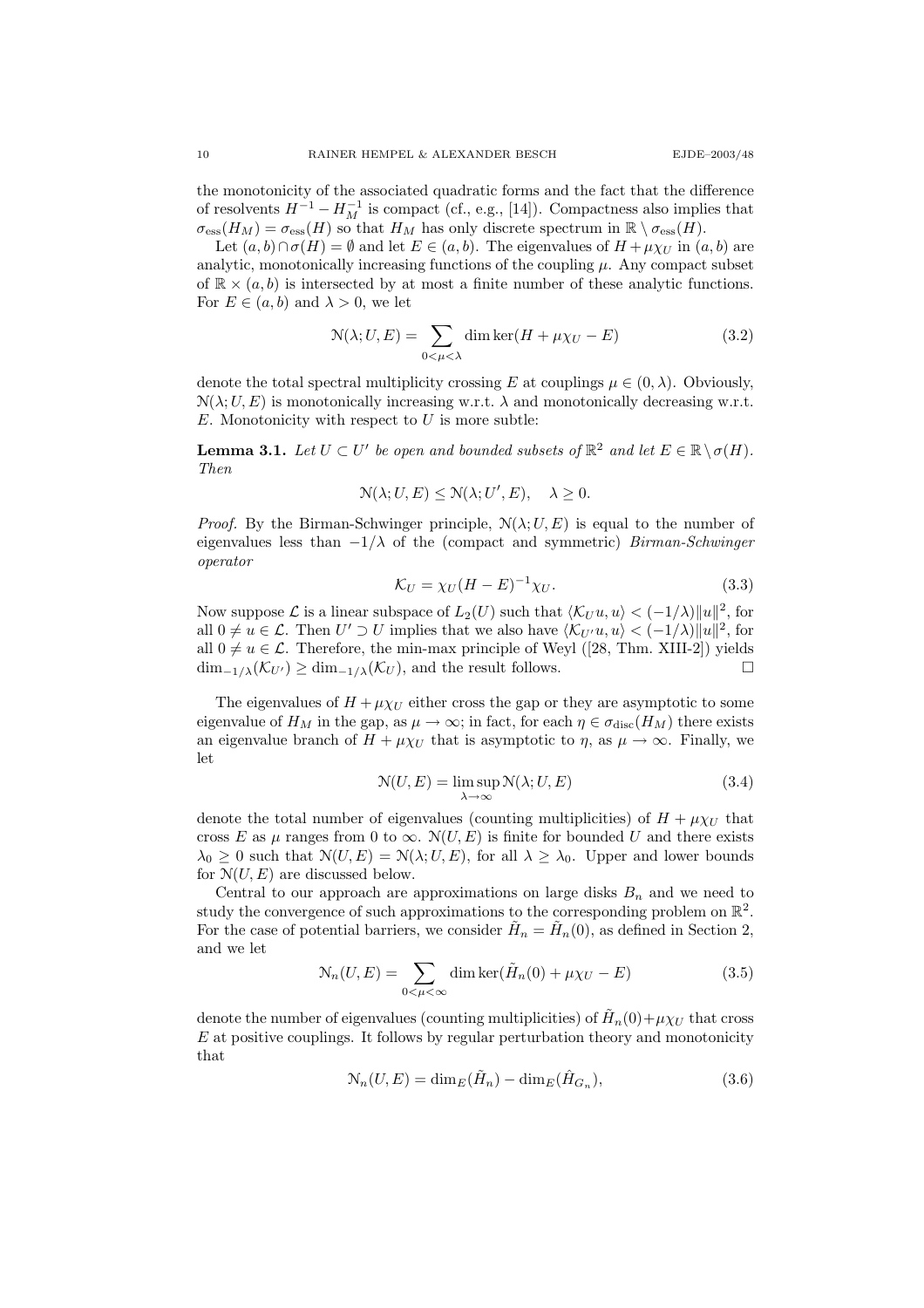with  $\hat{H}_{G_n} = \hat{H}_{G_n}(0)$  as in (2.21). For later use we note that, for  $E \notin \sigma(H_M)$  and n large, we have  $\dim_E(\hat{H}_{G_n}) = \dim_E(\tilde{H}_{G_n})$ , as  $\|\psi_n(\mathcal{P}(H_n) - \mathcal{P}(H_{G_n}))\psi_n\| \to 0$ ,  $n \to \infty$ , by Proposition 8.1. Therefore,

$$
\mathcal{N}_n(U, E) = \dim_E(\tilde{H}_n) - \dim_E(\tilde{H}_{G_n}),\tag{3.7}
$$

for *n* large, provided  $E \notin \sigma(H_M)$ .

The main result of this section reads as follows.

**Proposition 3.2.** Let  $U \subset \mathbb{R}^2$  be open and bounded, let  $M = \mathbb{R}^2 \setminus U$ , and suppose that  $E \in \mathbb{R}, E \notin \sigma(H) \cup \sigma(H_M)$ . We then have

$$
\mathcal{N}_n(U, E) \to \mathcal{N}(U, E), \quad n \to \infty.
$$
\n(3.8)

Proof. (1) We denote the associated Birman-Schwinger operators as

$$
\mathcal{K} = \chi_U (H - E)^{-1} \chi_U, \quad \mathcal{K}_n = \chi_U (\tilde{H}_n - E)^{-1} \chi_U; \tag{3.9}
$$

then [11, Corollary 2.2] implies

$$
\|\mathcal{K}_n - \mathcal{K}\| \to 0, \quad n \to \infty,
$$
\n(3.10)

where  $K_n$  has been extended by zero outside of  $B_n$ .

(2) As  $\mathcal{N}(U, E)$  is finite, there exists  $\eta_0 > 0$  such that K has no spectrum in the interval  $(-\eta_0, 0)$ . There also exist  $\lambda_0 > 0$  and  $\delta_0 > 0$  such that  $H + \mu \chi_U$  has no eigenvalues in the interval  $(E - \delta_0, E + \delta_0)$ , for  $\mu \geq \lambda_0$ .

(3) We now claim that there exist  $\eta_1 > 0$  and  $n_1 \in \mathbb{N}$  such that the Birman-Schwinger operators  $\mathcal{K}_n$  have no spectrum in the interval  $(-\eta_1, 0)$ , for  $n \geq n_1$ .

Assuming the claim not to be true, it follows that there exist sequences  $(n_j) \subset$ N,  $(\lambda_j) \subset (0,\infty)$  such that  $E \in \sigma(\tilde{H}_{n_j} + \lambda_j \chi_U)$  and  $n_j \to \infty$ ,  $\lambda_j \to \infty$ . Let  $u_j \in D(\tilde{H}_{n_j})$  satisfy  $||u_j|| = 1$  and  $(\tilde{H}_{n_j} + \lambda_j \chi_U)u_j = Eu_j$ . We now consider  $v_j = \phi_{n_j/3} u_j$  and  $w_j = u_j - v_j = \psi_{n_j/3} u_j$ , where  $\phi_k$ ,  $\psi_k$  are as in (2.12), (2.13). By the familiar calculations we find (assuming that  $n_j$  is so large that  $\chi_U \psi_{n_i/3} = 0$ , without restriction)

$$
(\tilde{H}_{n_j} - E)(w_j) = (\tilde{H}_{n_j} + \lambda_j \chi_U - E)(w_j) = -2\nabla \psi_{n_j/3} \cdot \nabla u_j - (\Delta \psi_{n_j/3}) u_j.
$$
 (3.11)

By construction of  $\tilde{H}_n$ , there exists a constant  $\beta > 0$  such that  $\|(\tilde{H}_n - E)w\| \ge$  $\beta ||w||$ , for all  $w \in D(\tilde{H}_n)$ , and so we can use (2.14) to find a constant C such that

$$
\beta \|w_j\| \le C n_j^{-1} \left( \|\nabla u_j\| + \|u_j\| \right). \tag{3.12}
$$

It is easy to see that there is a constant  $C' > 0$  such that  $\|\nabla u_j\| \leq C'$ , since  $\lambda_i \chi_U \geq 0$ . As a consequence,

$$
||w_j|| \to 0, \quad ||v_j|| \to 1, \quad j \to \infty.
$$
 (3.13)

By a similar calculation we also find that

$$
(\tilde{H}_{n_j} + \lambda_j \chi_U - E)v_j \to 0, \quad j \to \infty.
$$
\n(3.14)

Obviously,  $v_j \in D(H)$  and  $(H + \lambda_j \chi_U - E)v_j = (\tilde{H}_{n_j} + \lambda_j \chi_U - E)v_j \to 0$ . Since  $||v_j|| \to 1$ , it follows that there exists a sequence  $(\epsilon_j)$  of positive numbers,  $\epsilon_j \to 0$ , such that  $H + \lambda_j \chi_U$  has spectrum in the interval  $(E - \epsilon_j, E + \epsilon_j)$ , in contradiction to what was obtained in (1).

(4) Let  $\eta = \min\{\eta_0, \eta_1\}$ . Then (2) and (3) imply that the Birman-Schwinger operators K and  $\mathcal{K}_n$ ,  $n \geq n_1$ , have no eigenvalues in the interval  $(-\eta, 0)$ , and the desired result follows from  $(3.10)$ .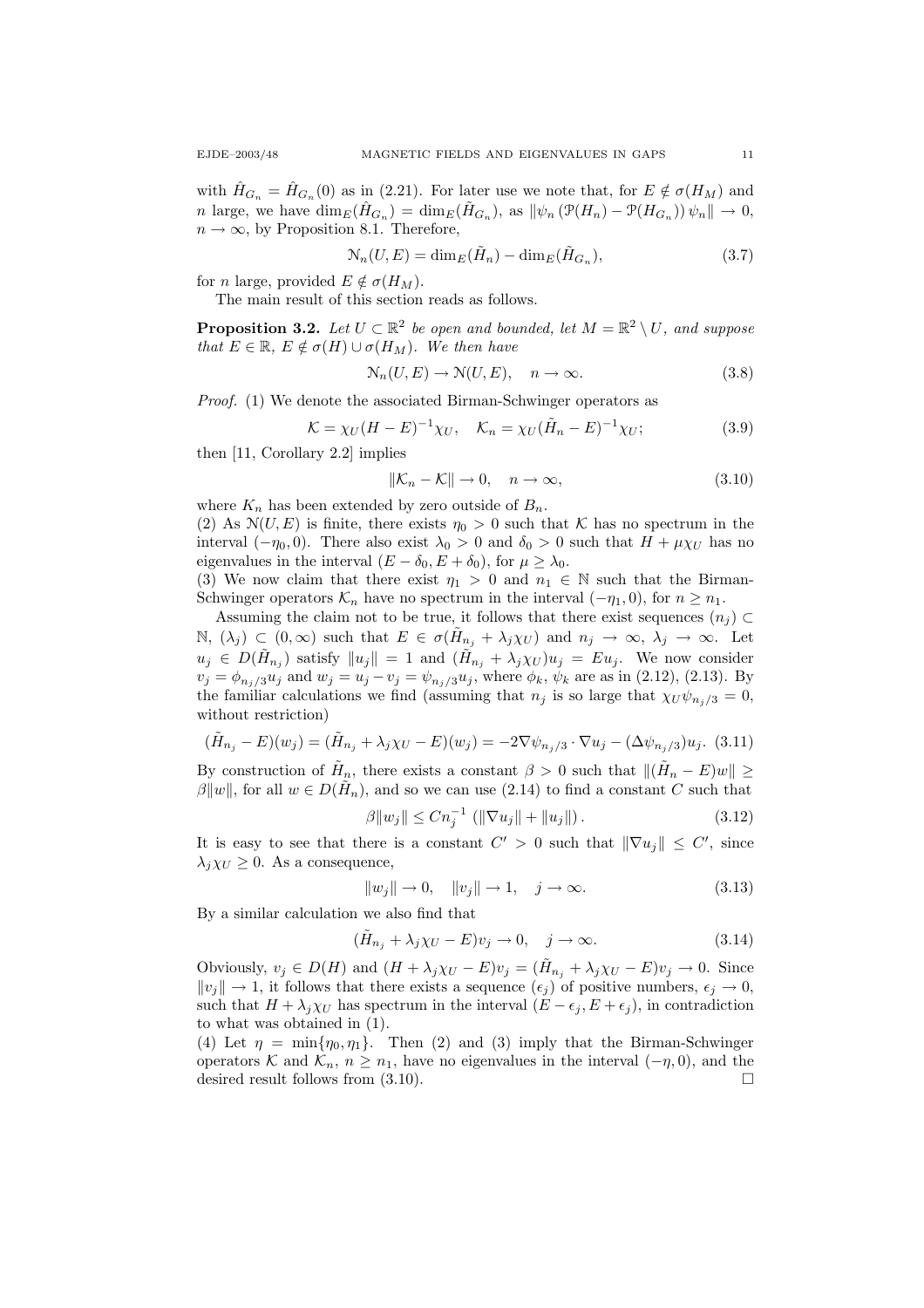Upper and lower estimates for  $\mathcal{N}(U, E)$  are discussed, e.g., in [11, 12]. The simplest result reads as follows:

**Proposition 3.3.** (i) There exist constants  $C_1$ ,  $C_2$  such that

$$
\mathcal{N}(U, E) \le C_1 R^2 + C_2, \quad R > 0,
$$
\n(3.15)

for all open and bounded sets  $U \subset \mathbb{R}^2$  satisfying  $U \subset B_R$ . (ii) Suppose H satisfies Assumption 1.6. Then there exist constants  $c_1 > 0$ ,  $c_2 \ge 0$ such that

$$
\mathcal{N}(U, E) \ge c_1 R^2 - c_2, \quad R > 0,
$$
\n(3.16)

for all open and bounded  $U \subset \mathbb{R}^2$  that satisfy  $U \supset B_R$ .

Proof. By the monotonicity property of Lemma 3.1, we only need estimates for  $U = B_R$ . For the statement (*i*), we can directly refer to [12, Theorem 3.6], since  $\dim_E(H_R) \leq \dim_E(-\Delta_{B_R}) \leq cR^2$ . Similarly, Assumption 1.6 and [12, Theorem 4.4] yield  $(ii)$ .

**Remark 3.4.** It is not easy to give sharp upper or lower bounds for  $N(U, E)$  since  $N(U, E)$  is more or less unrelated to the volume of U (cf. [11, 12]). On the one hand, the counting function will not be affected in the limit  $\lambda \to \infty$  if U has many tiny holes ("Swiss cheese"). Hence there may be a large number of eigenvalues crossing  $E$  although  $U$  has small volume. Conversely, if  $U$  consists of small and well separated pieces, the volume of U may be large while  $\mathcal{N}(U, E) = 0$ .

### 4. Eigenvalue Counting on Large Disks

In this section, we create the link that connects the magnetic problem with the high barrier case: we will show that, for large couplings  $\lambda$  that satisfy  $\lambda \Phi \in 2\pi \mathbb{Z}$ , the signed spectral flow across E on  $B_n$  is the same for magnetic perturbations as for potential barriers. We will use the function

$$
\mathcal{M}_n(\lambda; \mathcal{B}, E) = \dim_E(\tilde{H}_n(0)) - \dim_E(\tilde{H}_n(\lambda \vec{a})), \quad \lambda > 0,
$$
\n(4.1)

which corresponds to the loss of spectral multiplicity below  $E$  for the operators  $\tilde{H}_n(\mu \vec{a})$  as the coupling  $\mu$  increases from 0 to  $\lambda$ .

**Proposition 4.1.** Let  $E \in \mathbb{R}$ ,  $E \notin \sigma(H) \cup \sigma(H_M)$  and let  $\eta > 0$  be so small that  $[E - \eta, E + \eta]$  does not intersect  $\sigma(H) \cup \sigma(H_M)$ . Then there exists  $\Lambda \geq 0$  such that for all  $\lambda \geq \Lambda$  that satisfy  $\lambda \Phi \in 2\pi \mathbb{Z}$  there exists  $n_{\lambda}$  such that

$$
\mathcal{N}_n(\Omega, E + \eta) \le \mathcal{M}_n(\lambda; \mathcal{B}, E) \le \mathcal{N}_n(\Omega, E - \eta), \quad n \ge n_\lambda.
$$
 (4.2)

The proof, given at the end of this section, relies on the following two basic facts: (1) By the results of [14, 18], the resolvent of  $\tilde{H}_{G_n}(\lambda \vec{a})$  yields a good approximation of the resolvent of  $H_n(\lambda \vec{a})$ , for  $\lambda$  large. (Here the resolvent of  $\tilde{H}_{G_n}(\lambda \vec{a})$  acts on  $L_2(G_n)$ , with  $G_n = B_n \setminus \overline{\Omega}$ , and we take the direct sum with the zero operator on  $L_2(\bar{\Omega})$  without making this explicit in the notation.)

(2) Second, for  $\lambda \Phi \in 2\pi \mathbb{Z}$  we may use a gauge transformation to eliminate the vector potential in the region  $G_n$ .

Our first lemma is an adaptation of results of [14, 18] on the emergence of Dirichlet boundary conditions at the boundary of a strong magnetic field. There are two additional difficulties: we need estimates that are uniform in  $n$ , for  $n$  large, and we have to take care of the non-local terms  $\psi_n \mathcal{P}(H_n(\lambda \vec{a}))\psi_n$ .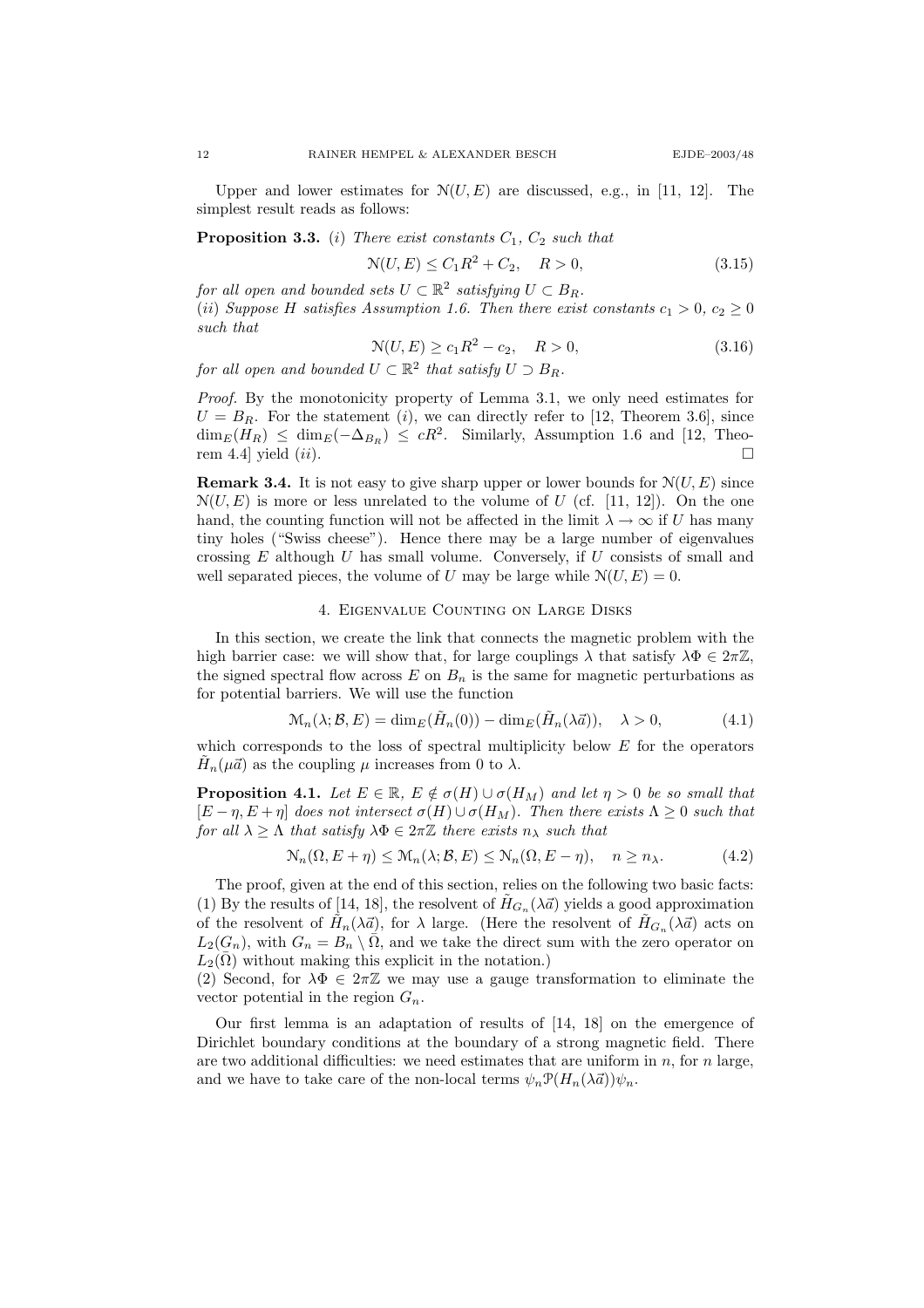**Lemma 4.2.** Suppose  $\vec{a}$  is a bounded vector potential of class  $C^1$  such that  $\mathcal{B} =$ curl $\vec{a}$  has compact support and Assumption 1.2 is satisfied.

For any  $\epsilon > 0$  there exists  $\Lambda_{\epsilon} \geq 0$  such that

$$
\|\tilde{H}_n(\lambda \vec{a})^{-1} - \tilde{H}_{G_n}(\lambda \vec{a})^{-1}\| < \epsilon, \quad \lambda \ge \Lambda_\epsilon,\tag{4.3}
$$

for all sufficiently large n (i.e.,  $n \geq N_{\epsilon,\lambda}$ ).

*Proof.* By Proposition 7.2, for  $\epsilon > 0$  given there exists  $\Lambda_{\epsilon}$  such that

$$
||H_n(\lambda \vec{a})^{-1} - H_{G_n}(\lambda \vec{a})^{-1}|| < \epsilon,
$$
\n(4.4)

for all  $\lambda \geq \Lambda_{\epsilon}$  and  $n \geq N_{\epsilon,\lambda}$ . We now add the term  $\gamma \psi_n \mathcal{P}(H_n(\lambda \vec{a}))\psi_n$  to both operators in (4.4) to produce  $\tilde{H}_n(\lambda \vec{a})$  and  $\hat{H}_{G_n}(\lambda \vec{a})$ , as defined in (2.15), (2.21). It follows from (4.4) and Lemma 4.3, below, that

$$
\|\tilde{H}_n(\lambda \vec{a})^{-1} - \hat{H}_{G_n}(\lambda \vec{a})^{-1}\| < 4\epsilon, \quad \lambda \ge \Lambda_{\epsilon}, \quad n \ge N_{\epsilon,\lambda}.\tag{4.5}
$$

By  $(2.15)$ ,  $(2.21)$ , we have

$$
\tilde{H}_{G_n}(\lambda \vec{a}) - \hat{H}_{G_n}(\lambda \vec{a}) = \gamma \psi_n \left( \mathcal{P}(H_{G_n}(\lambda \vec{a})) - \mathcal{P}(H_n(\lambda \vec{a})) \right) \psi_n, \tag{4.6}
$$

and Proposition 8.1 concludes the proof.

We have singled out the following lemma from the proof of Lemma 4.2.

**Lemma 4.3.** Let A, B denote self-adjoint operators that satisfy  $A \geq c$  and  $B \geq c$ , for some  $c > 0$ ,  $D(A) = D(B)$ , and  $||A^{-1} - B^{-1}|| \leq \epsilon$ , for some  $\epsilon \in (0,1)$ . Let C denote a bounded, symmetric operator. If  $||C|| \le c/2$ , then

$$
||(A+C)^{-1} - (B+C)^{-1}|| \le 4\epsilon.
$$
 (4.7)

*Proof.* First note that  $A + C \ge c/2$  implies that  $A + C$  is invertible with  $||A + D||$  $(C)^{-1}$   $\leq$  2/c. By the second resolvent equation, we have

$$
(A+C)^{-1} - (B+C)^{-1} = -(A+C)^{-1}AA^{-1}(A-B)B^{-1}B(B+C)^{-1}, \quad (4.8)
$$

and the desired result is now immediate from  $||A(A+C)^{-1}|| \leq 2$ ,  $||B(B+C)^{-1}|| \leq 2$ , and  $B^{-1}(A - B)A^{-1} = B^{-1} - A^{-1}$ .

We next employ a gauge transformation on  $G_n = B_n \setminus \overline{\Omega}$  to eliminate the vector potential  $\lambda \vec{a}$ , for  $\lambda \Phi \in 2\pi \mathbb{Z}$ .

**Lemma 4.4.** If  $\lambda \in \mathbb{R}$  satisfies  $\lambda \Phi \in 2\pi \mathbb{Z}$ , then the operators  $\tilde{H}_{G_n}(\lambda \vec{a})$  and  $\tilde{H}_{G_n}(0)$ are unitarily equivalent.

*Proof.* Fixing a base point  $x_0 \in G_n$ , we define a (multi-valued) function F by a line integral,

$$
F(x) = \int_{\gamma_x} \vec{a}(y) \cdot dy,
$$
\n(4.9)

where  $\gamma_x$  is a smooth path connecting  $x_0$  and x within  $G_n$ . The values of F at  $x \in G_n$  differ by integer multiples of the flux  $\Phi$ . Each branch of F is (locally)  $C^2$ and  $\nabla F = \vec{a}$ . Thus, for  $\lambda \Phi \in 2\pi \mathbb{Z}$ , the function  $u_{\lambda} = e^{i\lambda F}$  is in  $C^2(G_n)$  and has modulus 1. Hence multiplication by  $u_{\lambda}$  defines a unitary operator  $U_{\lambda}$  on  $L_2(G_n)$ .

To check that  $U_\lambda$  establishes a unitary equivalence between  $\tilde H_{G_n}(\lambda \vec a)$  and  $\tilde H_{G_n}(0)$ , we first note that  $C_c^1(G_n)$ , the space of  $C^1$ -functions of compact support in  $G_n$ , is a core for the quadratic forms of both operators and that  $C_c^1(G_n)$  is invariant under  $U_{\lambda}$ . Furthermore, it is easy to see that for all  $f, g \in C_c^1(G_n)$ ,

$$
\langle u_{\lambda}^{-1}(-i\nabla - \lambda \vec{a})u_{\lambda}f, u_{\lambda}^{-1}(-i\nabla - \lambda \vec{a})u_{\lambda}g \rangle = \langle -i\nabla f, -i\nabla g \rangle.
$$
 (4.10)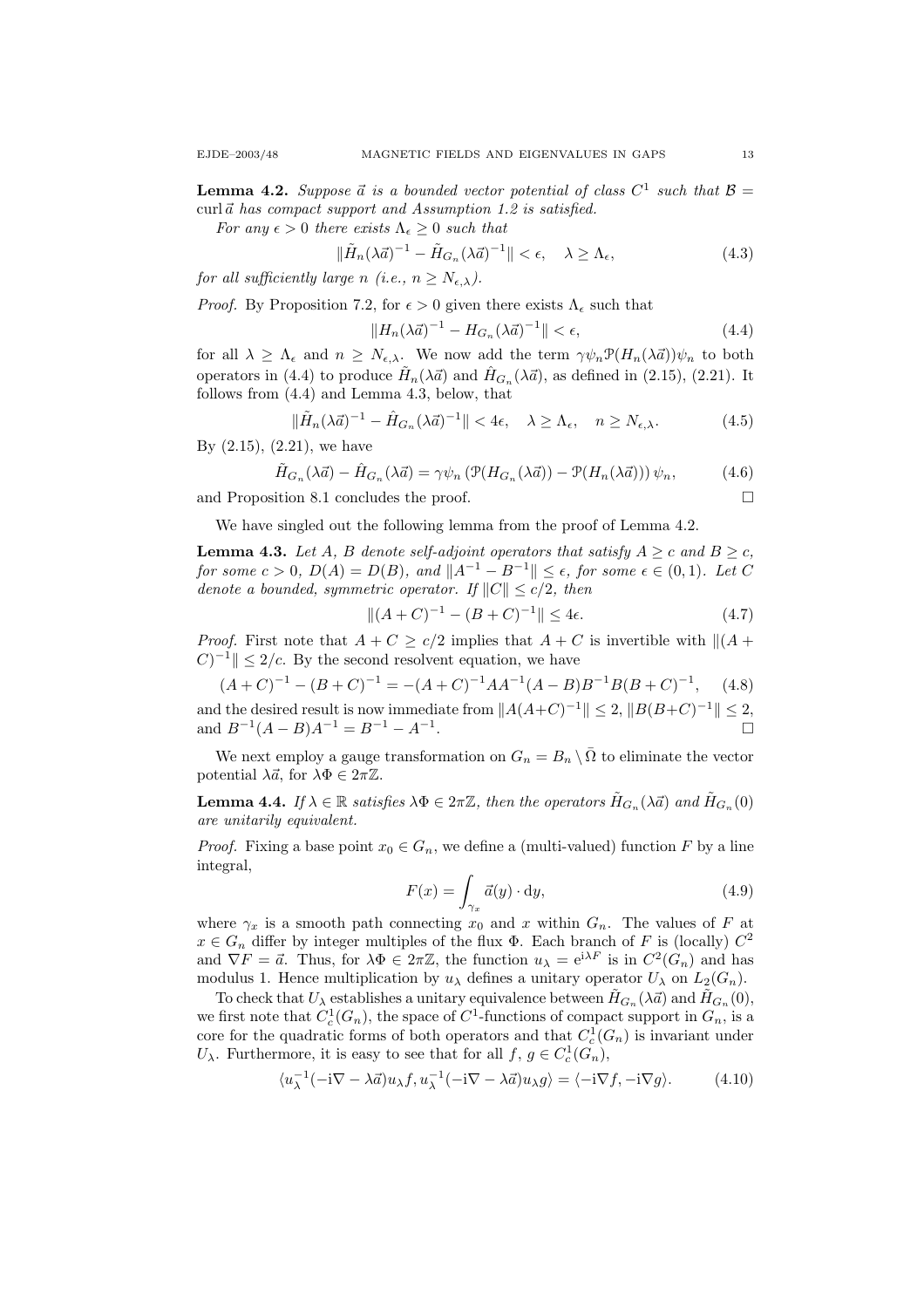$\Box$ 

From this it easily follows that  $U_{\lambda}^{-1}H_{G_n}(\lambda \vec{a})U_{\lambda} = H_{G_n}(0)$ . Therefore, by the Spectral Calculus,

$$
U_{\lambda}^{-1} \mathcal{P}(H_{G_n}(\lambda \vec{a})) U_{\lambda} = \mathcal{P}(H_{G_n}(0)). \tag{4.11}
$$

Finally,  $[U_{\lambda}, \psi_n] = 0$  since  $U_{\lambda}$  is a multiplication operator, and we are done.  $\square$ 

*Proof of Proposition 4.1.* It follows from Lemma 4.2 that there exists  $\Lambda > 0$  such that

$$
\dim_E(\tilde{H}_n(\lambda \vec{a})) \le \dim_{E+\eta}(\tilde{H}_{G_n}(\lambda \vec{a})), \quad \lambda \ge \Lambda,
$$
\n(4.12)

for *n* large,  $n \ge n_\lambda$ , say. By Lemma 4.4,  $\tilde{H}_{G_n}(\lambda \vec{a})$  is unitarily equivalent to  $\tilde{H}_{G_n}$  =  $\tilde{H}_{G_n}(0)$ , provided  $\lambda \Phi \in 2\pi \mathbb{Z}$ , and we conclude that for  $\lambda \geq \Lambda$ ,  $\lambda \Phi \in 2\pi \mathbb{Z}$ , and  $n \geq n_{\lambda}$  we have

$$
\mathcal{M}_n(\lambda; \mathcal{B}, E) = \dim_E(\tilde{H}_n) - \dim_E(\tilde{H}_n(\lambda \vec{a}))
$$
  
\n
$$
\geq \dim_E(\tilde{H}_n) - \dim_{E+\eta}(\tilde{H}_{G_n})
$$
  
\n
$$
= \dim_{E+\eta}(\tilde{H}_n) - \dim_{E+\eta}(\tilde{H}_{G_n}),
$$
\n(4.13)

as  $\dim_t(\tilde{H}_n)$  is constant for  $a < t < b$ . Recalling (3.7), this proves the first inequality.

The proof of the second inequality in Proposition 4.1 is analogous and omitted.

Combining the convergence results of Section 3 with Proposition 4.1 we obtain the following preliminary result.

**Proposition 4.5.** Let  $E \in \mathbb{R}$ ,  $E \notin \sigma(H) \cup \sigma(H_M)$ . Then there exists  $\Lambda_0 \in \mathbb{N}$  such that for  $\lambda \geq \Lambda_0$  satisfying  $\lambda \Phi \in 2\pi \mathbb{Z}$ , there exists  $n_\lambda$  such that

$$
\mathcal{M}_n(\lambda; \mathcal{B}, E) = \mathcal{N}(\Omega, E), \quad n \ge n_\lambda.
$$
\n(4.14)

*Proof.* Let  $\eta > 0$  be such that  $[E - \eta, E + \eta]$  doesn't intersect the spectrum of either H or  $H_M$ ; in particular,  $\mathcal{N}(\Omega, E \pm \eta) = \mathcal{N}(\Omega, E)$ . By Proposition 3.2,  $\mathcal{N}_n(\Omega, E \pm \eta) \rightarrow$  $\mathcal{N}(\Omega, E \pm \eta) = \mathcal{N}(\Omega, E)$ . Now Proposition 4.1 implies that  $\mathcal{M}_n(\lambda; \mathcal{B}, E) = \mathcal{N}(\Omega, E)$ , for  $\lambda \geq \Lambda$ ,  $\lambda \Phi \in 2\pi \mathbb{Z}$ , and for all  $n \geq n_{\lambda}$ , and we are done.

### 5. The Convergence Step

In Section 4, we have seen that  $\lim_{n\to\infty} \mathcal{M}_n(\lambda;\mathcal{B},E)$  exists and is equal to  $\mathcal{N}(\Omega, E)$ , provided  $\lambda \geq \Lambda$  and  $\lambda \Phi \in 2\pi \mathbb{Z}$ . Nowe, we show that  $\lim_{n\to\infty} \mathcal{M}_n(\lambda; \mathcal{B}, E)$ is equal to  $\mathcal{M}(\lambda;\mathcal{B},E)$  for most  $\lambda \geq 0$ . The main result of this section reads as follows.

**Proposition 5.1.** Let  $\beta$  be a continuous function of compact support, and let  $\vec{a} \in C^1(\mathbb{R}^2; \mathbb{R}^2)$  be such that curl $\vec{a} = \mathcal{B}$ , with  $\vec{a}$  tending to zero at infinity and  $\text{div } \vec{a}(x) = 0$  outside some ball  $B_R$ . Let  $E \in \mathbb{R} \setminus \sigma(H)$  and define  $\mathcal{M}_n(\lambda; \mathcal{B}, E)$  and  $\mathcal{M}(\lambda; \mathcal{B}, E)$  as before. Let  $\lambda \geq 0$  be such that  $E \notin \sigma(H(\lambda \vec{a}))$ . Then

$$
\mathcal{M}_n(\lambda; \mathcal{B}, E) \to \mathcal{M}(\lambda; \mathcal{B}, E), \quad n \to \infty.
$$
 (5.1)

*Proof.* (1) Fix  $a < a' < b' < b$  such that  $(a, b) \cap \sigma(H) = \emptyset$  and  $a' < E < b'$ . Also fix  $\lambda > 0$  such that  $E \notin \sigma(H(\lambda \vec{a}))$ . By analyticity and compactness, the spectrum of  $H(\mu \vec{a})$  inside the compact set  $K_{\lambda} = [0, \lambda + 1] \times [a', b'] \subset [0, \infty) \times (a, b)$  is the union of the graphs  $\Gamma(\phi_i)$  of a finite number of analytic functions  $\phi_i$ , defined on suitable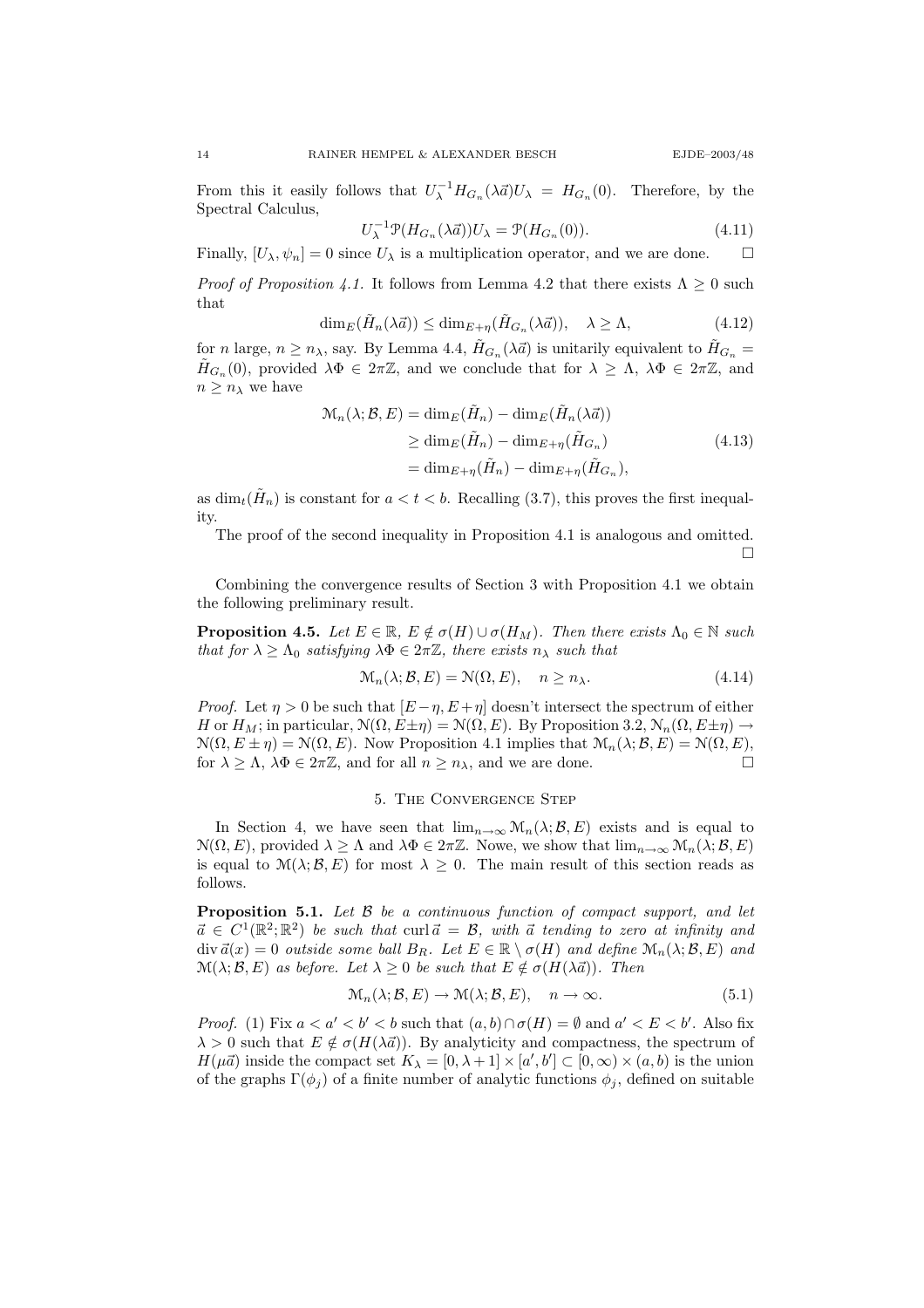intervals of the real line, with values in  $(a, b)$ . Regular perturbation theory yields a constant C such that  $|\phi'_j| \leq C$ , for all j.

By compactness and analyticity again, the number of points in  $K_{\lambda}$  where the graphs of two or more of the functions  $\phi_i$  intersect is finite. Similarly, the number of points in  $K_{\lambda}$  where any of the functions  $\phi_i$  has derivative zero, is finite too.

Therefore, we can find levels  $E_{+} > E$  and  $E_{-} < E$  with the following properties:

- $E_{\pm} \in (a', b')$  and  $\mathcal{M}(\lambda; \mathcal{B}, E_{\pm}) = \mathcal{M}(\lambda; \mathcal{B}, E);$
- $E_{\pm} \notin \sigma(H(\lambda \vec{a}));$
- For all j we have  $\phi'_j(t) \neq 0$  whenever  $t \in (0, \lambda + 1]$  is such that  $\phi_j(t) = E_{\pm};$
- For any  $t \in (0, \lambda + 1]$ , there is at most one j such that  $\phi_i(t) = E_+$  or  $\phi_i(t) = E_-.$

(2) We now consider  $E_{+}$ . A simple compactness argument and the properties collected in (1) imply that there exists a finite number of open rectangles

$$
\mathcal{R}_k := (t_k - \tau_k, t_k + \tau_k) \times (E_+ - \eta_k, E_+ + \eta_k), \quad k = 1, \dots, k_\lambda,
$$
 (5.2)

with  $\tau_k, \eta_k > 0$ , such that  $0 \le t_k < t_{k+1}$ , and

- (a) the union of the intervals  $(t_k \tau_k, t_k + \tau_k)$ ,  $k = 1, \ldots, k_\lambda$ , covers  $[0, \lambda]$ ;
- (b) for each k, there is at most one  $j = j_k$  such that  $\Gamma(\phi_{j_k}) \cap \mathcal{R}_k \neq \emptyset$ .

(c) suppose there exists  $j = j_k$  such that  $\Gamma(\phi_{jk})$  intersects  $\mathcal{R}_k$ ; then we may assume that  $\phi_{j_k}(t_k) = E_+$ , i.e.,  $\phi_{j_k}$  crosses the level  $E_+$  at the center of  $\mathcal{R}_k$ . In addition, we may assume that  $\phi_{j_k}'(t) \neq 0$ , for  $t_k - \tau_k < t < t_k + \tau_k$ , and that  $|\phi_{j_k}(t_k \pm \tau_k) - E_+|$  $\eta_k/2$ .

(d) By decreasing the  $\tau_k$ 's, if necessary, we may assume without restriction that  $t_{k-1} < t_k - \tau_k < t_k + \tau_k < t_{k+1}.$ 

(3) Suppose now that  $\mathcal{R}_k \cap \Gamma(\phi_j) = \emptyset$ , for all j. Then it is a direct consequence of Lemma 5.2, below, that  $(E_{+} - \eta_{k}/2, E_{+} + \eta_{k}/2)$  doesn't contain any eigenvalues of  $\tilde{H}_n(\mu \vec{a})$ , for  $|\mu - t_k| < \tau_k$  and for  $n \geq n_k$ . Therefore, the counting functions  $\mathcal{M}(.;\mathcal{B},E)$  and  $\mathcal{M}_n(.;\mathcal{B},E)$  are constant in the interval  $(t_k - \tau_k, t_k + \tau_k)$ , for n large. (4) We next consider the case where for some  $j = j_k$  we have  $\Gamma(\phi_{j_k}) \cap \mathcal{R}_k \neq \emptyset$ . Here we define the band of width  $\delta < \eta_k$  around the graph of  $\phi_{j_k}$ ,

$$
\Gamma_{\delta}(\phi_{j_k}) = \{ (t, e) : |t - t_k| < \tau_k, |e - \phi_{j_k}(t)| < \delta \}. \tag{5.3}
$$

Lemma 5.2 implies that there exists a sequence of positive numbers  $\delta_n \downarrow 0$  such that  $\{(t, e); |t - t_k| < \tau_k, e \in \sigma(\tilde{H}_n(t\vec{a})) \cap (\bar{E}_+ - 3\eta_k/4, E_+ + 3\eta_k/4)\}$  is contained in  $\Gamma_{\delta_n}(\phi_{j_k}) \cap \mathcal{R}_k$ , for  $n \geq n_k$ . In view of (5.7), below, we also assume that  $\delta_n \geq 1/\log n$ , without restriction.

According to the properties gathered in part (c) of (2),  $\phi'_{jk}$  is either strictly positive or strictly negative in  $(t_k - \tau_k, t_k + \tau_k)$ . We now consider the case where  $\phi'_{j_k}(t_k) > 0$ , so that for *n* large

$$
m_k := \mathcal{M}(t_k + \tau_k; \mathcal{B}, E) - \mathcal{M}(t_k - \tau_k; \mathcal{B}, E)
$$
  
= 
$$
\dim_{(E_+ - \delta_n, E_+ + \delta_n)}(H(t_k \vec{a})).
$$
 (5.4)

We also let  $m_k^{(n)}$  $\hat{u}_{k}^{(n)}$  denote the loss or gain in spectral multiplicity below  $E_{+}$  for  $\tilde{H}_{n}(t\vec{a})$ , as t ranges between  $t_k - \tau_k$  and  $t_k + \tau_k$ , i.e.,

$$
m_k^{(n)} = \mathcal{M}_n(t_k + \tau_k; \mathcal{B}, E) - \mathcal{M}_n(t_k - \tau_k; \mathcal{B}, E)
$$
  
= 
$$
\dim_{E_+}(\tilde{H}_n((t_k - \tau_k)\vec{a})) - \dim_{E_+}(\tilde{H}_n((t_k + \tau_k)\vec{a})).
$$
 (5.5)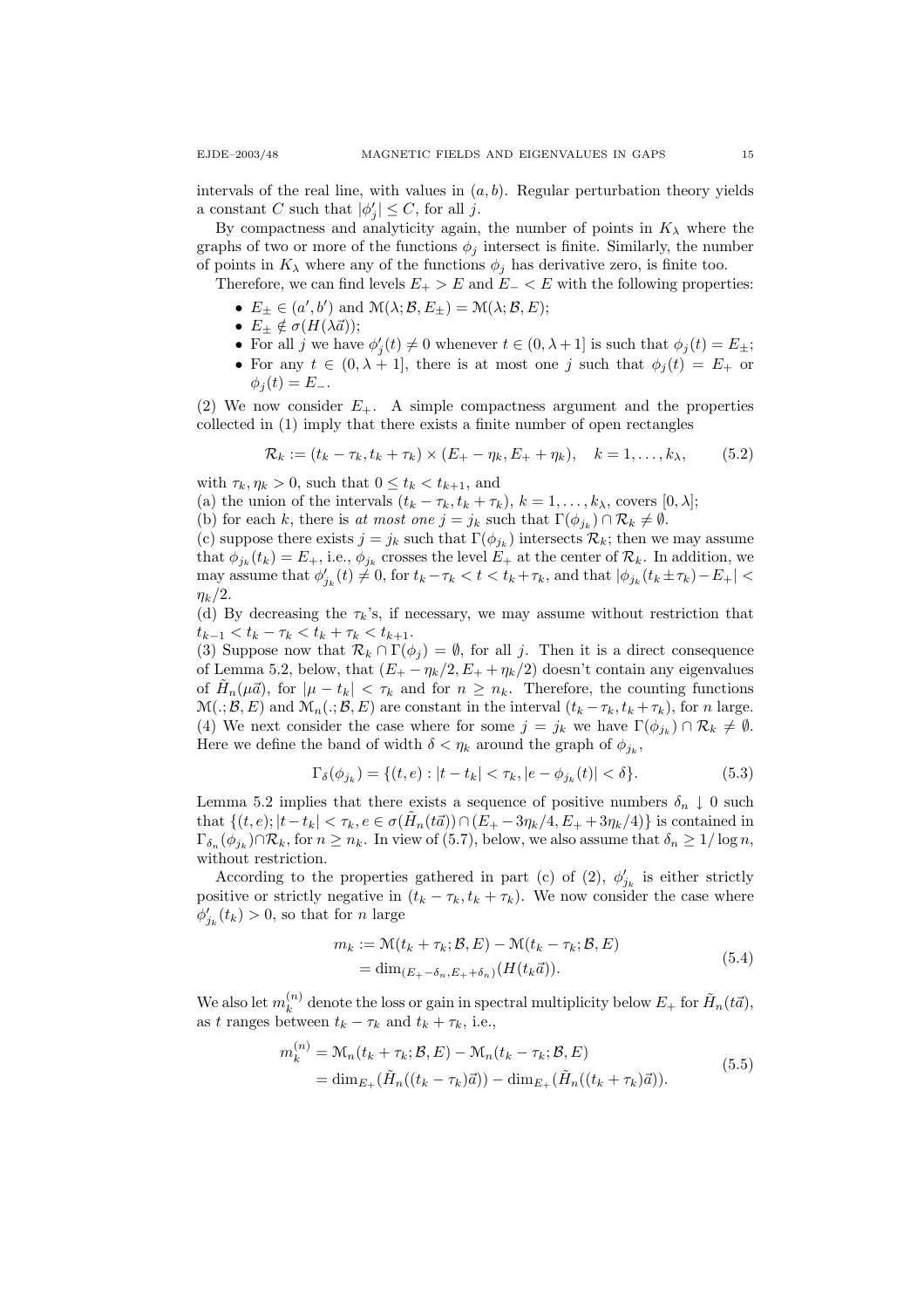Here we conclude from the above that

$$
m_k^{(n)} = \dim_{(E_+ - \delta_n, E_+ + \delta_n)} (\tilde{H}_n(t_k \vec{a})),
$$
\n(5.6)

for *n* large. In fact, the number of eigenvalues of  $\tilde{H}_n(t\vec{a})$  inside the intervals  $(\phi_{j_k}(t) (\delta_n, \phi_{j_k}(t) + \delta_n)$  is constant for  $t_k - \tau_k < t < t_k + \tau_k$ , while at the same time  $\phi_{j_k}(t_k - t_k)$  $\tau_k$ )+ $\delta_n < E_+$  and  $\phi_{j_k}(t_k + \tau_k) - \delta_n > E_+$ , for *n* large. Hence all eigenvalue branches of  $\tilde{H}_n(t\vec{a})$  that intersect  $\tilde{\mathcal{R}}_k = (t_k - \tau_k, t_k + \tau_k) \times (E_+ - 3\eta_k/4, E_+ + 3\eta_k/4)$  enter below the level  $E_+$  (at  $t = t_k - \tau_k$ ) and leave  $\tilde{\mathcal{R}}_k$  above the level  $E_+$  (at  $t = t_k + \tau_k$ ). Now Lemma 5.3 and Equations (5.4), (5.6) imply that  $\limsup_{n\to\infty} m_k^{(n)} \leq m_k$ .

In the other direction, we apply simple cut-offs to a basis of ker( $H(t_k\vec{a}) - E_+$ ) to show that, for  $n$  large,

$$
\dim_{(E_+ - \delta_n, E_+ + \delta_n)}(H_n(t_k \vec{a})) \ge m_k,\tag{5.7}
$$

and so  $m_k^{(n)} \ge m_k$ , for n large. In conclusion, we have shown that  $m_k^{(n)} = m_k$ , for n large.

(5) From the above we conclude that  $\mathcal{M}(\lambda; \mathcal{B}, E_+) = \mathcal{M}_n(\lambda; \mathcal{B}, E_+)$ , for n large.

By monotonicity, we have  $\mathcal{M}_n(\lambda;\mathcal{B},E_+) \leq \mathcal{M}_n(\lambda;\mathcal{B},E)$ , while  $E_{\pm}$  have been chosen so that  $\mathcal{M}(\lambda; \mathcal{B}, E_{\pm}) = \mathcal{M}(\lambda; \mathcal{B}, E)$ . As a consequence, lim inf  $\mathcal{M}_n(\lambda; \mathcal{B}, E) \geq$ lim inf  $\mathcal{M}_n(\lambda; \mathcal{B}, E_+) = \lim \mathcal{M}_n(\lambda; \mathcal{B}, E_+) = \mathcal{M}(\lambda; \mathcal{B}, E_+) = \mathcal{M}(\lambda; \mathcal{B}, E).$ 

(6) Similarly, using  $E_-\$  in place of  $E_+$ , we obtain  $\limsup \mathcal{M}_n(\lambda; \mathcal{B}, E) \leq \mathcal{M}(\lambda; \mathcal{B}, E)$ , and we are done.  $\Box$ 

In the proof of Proposition 5.1, we have been using two lemmas where the finer parts of our construction come into play. The first lemma does not take care of multiplicities.

**Lemma 5.2.** Under the assumptions of Proposition 5.1, let  $(a, b) \cap \sigma(H) = \emptyset$ , let  $\lambda > 0$  and suppose we are given sequences  $(\mu_n) \subset (0, \lambda]$  and  $(E_n) \subset (a, b)$  such that  $E_n$  is an eigenvalue of  $\tilde{H}_n(\mu_n\vec{a})$ , for all  $n \in \mathbb{N}$ .

If  $\mu_n \to \mu_0 \in [0, \lambda]$  and  $E_n \to E_0 \in (a, b)$ , as  $n \to \infty$ , then  $E_0$  is an eigenvalue of  $H(\mu_0 \vec{a})$ .

*Proof.* Let  $[a', b'] \subset (a, b)$  and  $[a'', b''] \subset (a', b')$  such that  $E_0 \in (a'', b'')$ . By assumption, there exist  $u_n \in D(\tilde{H}_n) = D(H_n)$ ,  $||u_n|| = 1$ , such that

$$
\tilde{H}_n(\mu_n \vec{a})u_n = E_n u_n, \quad n \in \mathbb{N}.
$$
\n(5.8)

With  $\phi_k$  and  $\psi_k$  as in (2.12), (2.13), we let

$$
v_n = \phi_{n/3} u_n, \quad w_n = \psi_{n/3} u_n = 1 - v_n. \tag{5.9}
$$

Clearly,  $v_n \in D(H)$ . Below, we will prove that

$$
||v_n|| \to 1
$$
,  $(H(\mu_0 \vec{a}) - E_0)v_n \to 0$ ,  $n \to \infty$ . (5.10)

It is then immediate from (5.10) that  $E_0$  belongs to the spectrum of  $H(\mu_0\vec{a})$ .

For the proof of (5.10) we first observe that  $[\psi_n \mathcal{P}(H_n(\mu_n \vec{a}))\psi_n, \psi_{n/3}] = 0$  because  $(1 - \psi_{n/3})\psi_n = 0$ . We next compute

$$
(\tilde{H}_n(\mu_n \vec{a}) - E_n)(\psi_{n/3} u_n) = [\tilde{H}_n(\mu_n \vec{a}), \psi_{n/3}] u_n
$$
  
= 
$$
[H_n(\mu_n \vec{a}), \psi_{n/3}] u_n
$$
  
= 
$$
-2i \nabla \psi_{n/3} \cdot (-i \nabla - \mu_n \vec{a}) u_n - \Delta \psi_{n/3} u_n.
$$
 (5.11)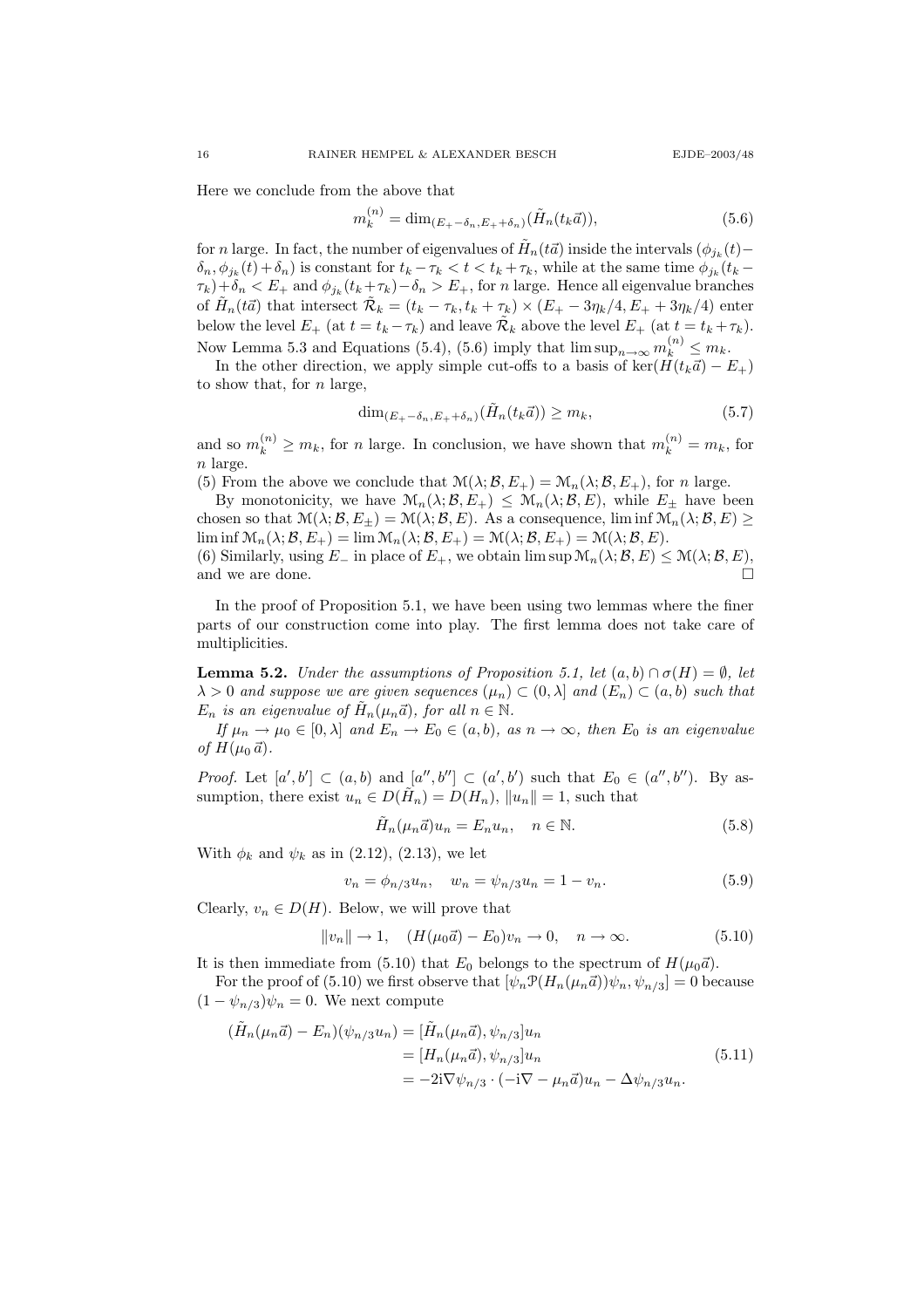Since  $\|(-i\nabla - \mu_n \vec{a})u_n\|^2$  is clearly bounded while the  $\psi_{n/3}$  satisfy the estimates given in (2.14), we see that

$$
(\tilde{H}_n(\mu_n \vec{a}) - E_n)(\psi_{n/3} u_n) \to 0, \quad n \to \infty.
$$
 (5.12)

In (5.12), we are now going to replace  $\vec{a}$  with  $\psi_k \vec{a}$ , for suitable k. This is the most subtle point of our construction and it is here that the specific definition of the operators  $\tilde{H}_n(\vec{b})$  bears fruit.

First, Proposition 2.2 yields a  $k \in \mathbb{N}$  such that the interval  $[a'', b'']$  is free of spectrum of  $\tilde{H}_n(\mu \psi_k \vec{a})$ , for  $n \ge n_k$ , and for all  $0 \le \mu \le \lambda$ .

Second, for  $n \geq 9k$ , we have  $\psi_k \psi_{n/3} = \psi_{n/3}$  so that  $H_n(\mu_n \vec{a})(\psi_{n/3}u_n) =$  $H_n(\mu_n\psi_k\vec{a})(\psi_{n/3}u_n).$ 

Third, Proposition 8.1 implies that

$$
\|\psi_n\left[\mathcal{P}(H_n(\mu_n\vec{a})) - \mathcal{P}(H_n(\mu_n\psi_k\vec{a}))\right]\psi_n\|\to 0, \quad n \to \infty,
$$
 (5.13)

and we conclude from (5.12), (5.13) that

$$
(\tilde{H}_n(\mu_n \psi_k \vec{a}) - E_n)(w_n) \to 0, \quad n \to \infty.
$$
 (5.14)

Let  $\eta > 0$  denote the smaller of the numbers  $b'' - E_0$  and  $E_0 - a''$ . By the Spectral Theorem, we have

$$
\eta \|v\| \le \|\tilde{H}_n(\mu \psi_k \vec{a}) - E_0)v\|, \quad v \in D(H_n), \quad n \ge n_k,
$$
 (5.15)

and it now follows from (5.14) that  $w_n \to 0$ , proving the first part of (5.10). As for the second part of (5.10), we first compute

$$
(H(\mu_n \vec{a}) - E_n)((1 - \psi_{n/3})u_n) = (\tilde{H}_n(\mu_n \vec{a}) - E_n)((1 - \psi_{n/3})u_n)
$$
  
= -[\tilde{H}\_n(\mu\_n \vec{a}), \psi\_{n/3}]u\_n. (5.16)

It was shown above that  $[\tilde{H}_n(\mu_n \vec{a}), \psi_{n/3}]u_n \to 0$ , as  $n \to \infty$ , and it follows that  $(H(\mu_n\vec{a}) - E_n)v_n \to 0$ , as  $n \to \infty$ . We finally observe that

$$
\| (H(\mu_n \vec{a}) - H(\mu_0 \vec{a})) v_n \| \le 2|\mu_n - \mu_0|^2 \| |\vec{a}|^2 v_n \| + |\mu_n - \mu_0| (2 \| \vec{a} \cdot \nabla v_n \| + \| (\operatorname{div} \vec{a}) v_n \|).
$$
(5.17)

Since  $\vec{a}$  and div  $\vec{a}$  are bounded, the RHS of (5.17) tends to zero, as  $n \to \infty$ , and it follows from (5.16) that  $(H(\mu_0\vec{a}) - E_0)v_n \to 0$ , as claimed.

The next lemma is a variant of Lemma 5.2, where we keep track of multiplicities. The proof is similar to the proof of Lemma 5.2 and it is omitted.

**Lemma 5.3.** Let  $\mu_0 > 0$ ,  $E_0 \in (a, b)$  and assume that

$$
\dim_{(E_0 - \delta_n, E_0 + \delta_n)}(\tilde{H}_n(\mu_0 \vec{a})) = m, \quad n \ge n_0,
$$
\n
$$
(5.18)
$$

for some  $m, n_0 \in \mathbb{N}$  and for a sequence of positive numbers  $\delta_n$  such that  $\delta_n \to 0$ , as  $n \to \infty$ . Then

$$
\dim \ker(H(\mu_0 \vec{a}) - E_0) \ge m. \tag{5.19}
$$

Before proceeding to the proof of our main result, Theorem 1.3, we need yet another lemma.

**Lemma 5.4.** Let  $E \notin \sigma(H) \cup \sigma(H_M)$ . Then there exists  $\Lambda' \geq 0$  such that  $E \notin$  $\sigma(H(\lambda \vec{a}))$ , for  $\lambda \geq \Lambda'$  satisfying  $\lambda \Phi \in 2\pi \mathbb{Z}$ .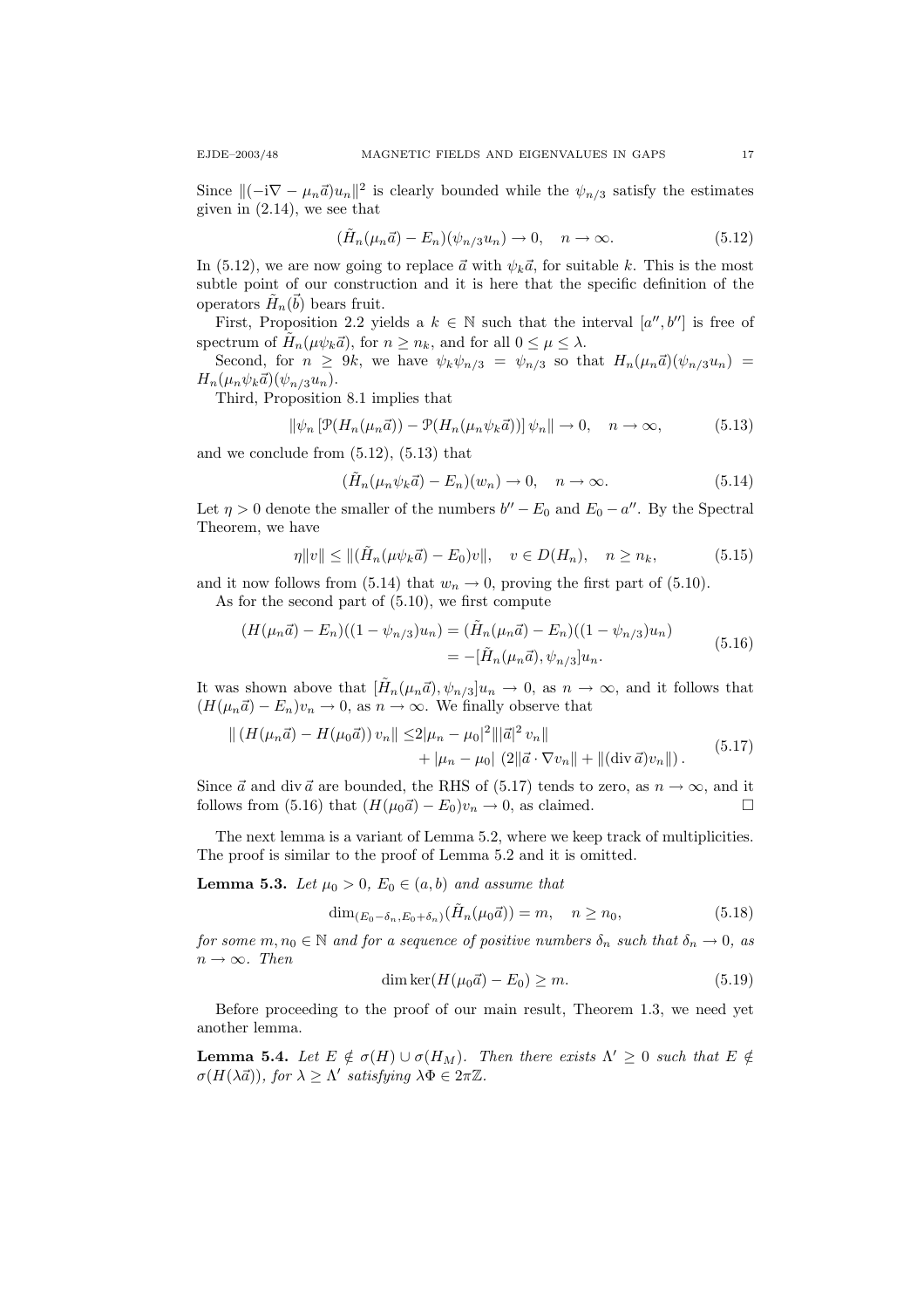*Proof.* Let  $\gamma > 0$  denote the distance from E to  $\sigma(H_M)$ . For  $\lambda$  large,  $\lambda \Phi \in 2\pi \mathbb{Z}$ , the spectrum of  $H(\lambda \vec{a})$  inside the gap  $(a, b)$  is contained in a  $\gamma/2$ -neighborhood of  $\sigma(H_M)$ : in fact, Proposition 7.1 implies that

$$
||(H(\lambda \vec{a}))^{-1} - (H_M(\lambda \vec{a}))^{-1}|| \to 0, \quad \lambda \to \infty,
$$
\n(5.20)

while, by a simple variant of Lemma 4.4,  $H_M(\lambda_k \vec{a})$  is unitarily equivalent to  $H_M$ , provided  $\lambda \Phi \in 2\pi \mathbb{Z}$ , and so  $\sigma(H_M(\lambda \vec{a})) = \sigma(H_M)$ . This implies the desired result.  $\Box$ 

We are now ready for the proof of our main results as stated in Section 1.

*Proof of Theorem 1.3.* By Proposition 4.5 we have for all  $\lambda \geq \Lambda$  that satisfy  $\lambda \Phi \in$  $2\pi\mathbb{Z}$ 

$$
\mathcal{M}_n(\lambda; \mathcal{B}, E) = \mathcal{N}(\Omega, E), \quad n \ge n_\lambda.
$$
\n(5.21)

By Lemma 5.4 we see that  $E \notin \sigma(H(\lambda \vec{a}))$ , for  $\lambda$  large,  $\lambda \Phi \in 2\pi \mathbb{Z}$ , and we may apply Proposition 5.1 to the effect that  $\mathcal{M}_n(\lambda; \mathcal{B}, E) \to \mathcal{M}(\lambda; \mathcal{B}, E)$ , as  $n \to \infty$ .  $\Box$ 

Corollaries 1.5 and 1.7 follow directly from Theorem 1.3 and Proposition 3.3.

**Remark 5.5.** In this remark, we give some indications on the proof of  $(1.7)$ . Let again  $\Phi > 0$  and  $E \notin \sigma(H) \cup \sigma(H_M)$ . Also recall that  $\mathcal{M}(\lambda_k; \mathcal{B}, E) = \mathcal{N}(\Omega, E)$ , according to Theorem 1.3, for  $\lambda_k := 2k\pi/\Phi$  large enough.

Writing  $d := \text{dist}(E, \sigma(H) \cup \sigma(H_M))$ , we let  $E' = E + d/3$  and  $E'' = E + 2d/3$ . For any  $\epsilon > 0$ , Lemma 4.2 yields an estimate

$$
\|\tilde{H}_n(\lambda \vec{a})^{-1} - \tilde{H}_{G_n}(\lambda \vec{a})^{-1}\| < \epsilon,\tag{5.22}
$$

for  $\lambda \geq \Lambda_{\epsilon}$ ,  $n \geq N(\epsilon, \lambda)$ , and it follows that, for  $\lambda \geq \Lambda'$  and  $n \geq n'(\lambda)$ ,

$$
\dim_E(\tilde{H}_n(\lambda \vec{a})) \le \dim_{E'}(\tilde{H}_{G_n}(\lambda \vec{a})) = \dim_{E'}(\tilde{H}_{G_n}((\lambda - \lambda_k)\vec{a})),\tag{5.23}
$$

for  $k \in \mathbb{N}$ , by a simple variant of Lemma 4.4. For any  $\lambda \geq 0$  we can pick k such that  $|\lambda - \lambda_k| \leq \pi/\Phi =: \mu_0$ .

The electric potential  $q(x) := |\vec{a}(x)|^2$  is continuous and satisfies  $0 \leq q(x) \leq$  $C(1+|x|)^{-2}$ , by Lemma 2.1. By (6.1), we have

$$
\tilde{H}_{G_n}(\kappa \vec{a}) \ge (1 - \epsilon) \tilde{H}_{G_n}(0) - (1 + 1/(2\epsilon)) \mu_0^2 q, \quad 0 \le \kappa \le \mu_0,
$$
\n(5.24)

in the sense of quadratic forms. We now fix some  $0 < \epsilon_0 \le d$  with the property that  $\dim_E(\tilde{H}_{G_n}(0)) = \dim_{E''}(\tilde{H}_{G_n}(0)) = \dim_{E'}((1 - \epsilon_0)\tilde{H}_{G_n}(0))$ , for n large; such an  $\epsilon_0$  exists since the spectrum of  $\tilde{H}_{G_n}$  approaches the spectrum of  $H_M$ , as  $n \to \infty$ . Now (5.24) implies (writing  $\eta_0 := (1 + 1/(2\epsilon_0))\mu_0^2$ )

$$
\dim_{E'}(\tilde{H}_{G_n}(\kappa \vec{a})) \le \dim_{E'} \left( (1 - \epsilon_0) \tilde{H}_{G_n}(0) - \eta_0 q \right)
$$
  
\n
$$
\le \dim_{E'} ((1 - \epsilon_0) \tilde{H}_{G_n}(0)) + C(\eta_0, q)
$$
  
\n
$$
= \dim_E(\tilde{H}_{G_n}(0)) + C(\eta_0, q), \qquad (5.25)
$$

with  $C(\eta_0, q)$  denoting the number of eigenvalues of the family  $(1 - \epsilon_0) \tilde{H}_{G_n}(0) - \xi q$ that cross E' at couplings  $\xi \in (0, \eta_0)$ . There are several possibilities to obtain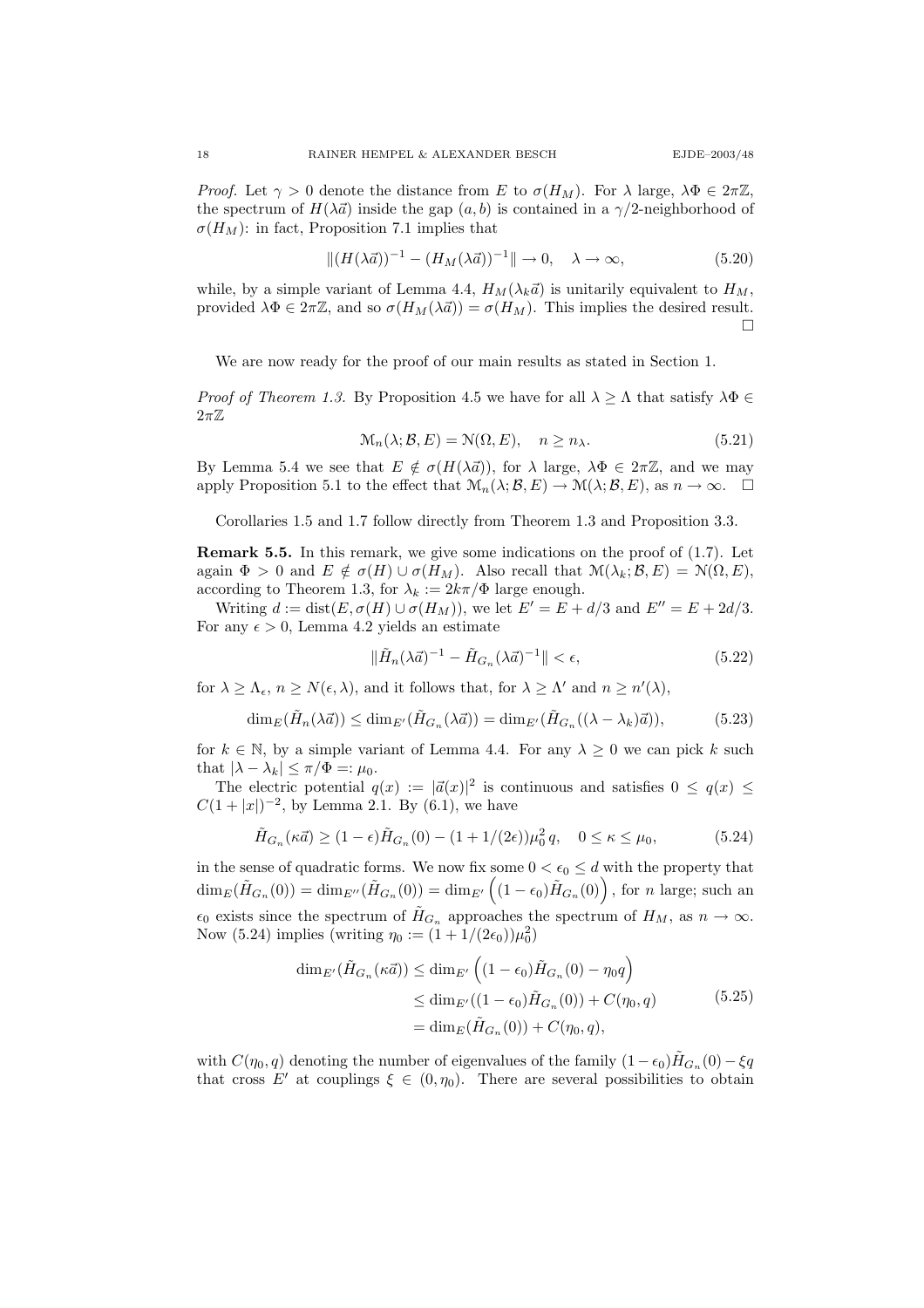bounds on  $C(\eta_0, q)$  by using the Birman-Schwinger principle, e.g. We conclude that

$$
\mathcal{M}_n(\lambda; \mathcal{B}, E) = \dim_E(\tilde{H}_n(0)) - \dim_E(\tilde{H}_n(\lambda \vec{a}))
$$
  
\n
$$
\geq \dim_E(\tilde{H}_n(0)) - \dim_E(\tilde{H}_{G_n}(0)) - C(\eta_0, q)
$$
  
\n
$$
= \mathcal{N}_n(\Omega, E) - C(\eta_0, q),
$$
\n(5.26)

for  $\lambda$  large, where we have also used (3.7). The upper estimate is obtained in the same way. Now  $n \to \infty$  and Propositions 5.1 and 3.2 yield (1.7).

We conclude this section with a comment on the case where the flux  $\Phi$  is zero.

**Remark 5.6.** Our main result (Theorem 1.3) includes the case  $\Phi = 0$ . If the flux  $\Phi$  is zero, substantial simplifications of the proof are possible under additional smootheness assumptions on  $\partial G$  that allow to pass to an equivalent vector potential  $\vec{b}$  such that curl  $\vec{b} = \mathcal{B}$  and  $\vec{b}(x) = 0$  for a.e.  $x \in M$ . A suitable gauge transformation can be constructed by starting from a line integral of  $\vec{a}$  in the open set G, as in the proof of Lemma 4.4, and then extending first to the closed set  $\overline{G}$  and then to  $\mathbb{R}^2$ ; both extension steps are non-trivial and require additional (but mild) assumptions  $([32, 14]).$ 

Assuming for the moment that a vector potential  $\vec{b}$  with the above properties exists, we may work with the  $\lambda$ -independent "correction term"  $\psi_n \mathcal{P}(H_n(0))\psi_n$ throughout. From [14] and a simple variant of Proposition 7.2, we then infer that

$$
\|\hat{H}_n(\lambda \vec{b})^{-1} - \hat{H}_{G_n}^{-1}(0)\| < \epsilon, \quad \lambda \ge \Lambda_\epsilon, \quad n \ge n_{\epsilon,\lambda},\tag{5.27}
$$

and (3.6) establishes the desired link with the case of a high barrier on  $\Omega$ .

### 6. Appendix A: Proof of Proposition 2.2

We let **h** and  $h_{\vec{b}}$  denote the quadratic forms of the operators  $H = -\Delta + V$  and  $H(\vec{b}) = (-i\nabla - \vec{b})^2 + V$ , respectively, where  $\vec{b} = (b_1(x), b_2(x))$  denotes a bounded vector potential. Recall that we always assume  $V \geq 1$ . Introducing the electric potential  $q = q_{\vec{b}}(x) := b_1^2(x) + b_2^2(x)$ , it is easy to see that

$$
|\mathbf{h}[u] - \mathbf{h}_{\vec{b}}[u]| \le \epsilon \mathbf{h}[u] + (1 + 1/(2\epsilon)) \langle qu, u \rangle, \quad u \in \mathcal{H}^1, \quad \epsilon > 0. \tag{6.1}
$$

In fact,  $(6.1)$  follows from the elementary estimate

$$
\left| \langle \vec{b}u, \nabla u \rangle \right| \leq \sum_{j=1}^{2} \int |b_j u \, \partial_j u| \, dx \leq \sum_{j=1}^{2} \left( \epsilon \| \partial_j u \|^2 + \frac{1}{4\epsilon} \langle b_j u, b_j u \rangle \right), \quad \epsilon > 0. \tag{6.2}
$$

The following notation will be useful: Given a spectral gap  $(a, b)$  of H, we choose a sequence of (non-empty) subintervals  $(a_j, b_j)$  satisfying  $[a_j, b_j] \subset (a_{j-1}, b_{j-1})$ , with  $a_0 = a$  and  $b_0 = b$ ,  $j \in \mathbb{N}$ . (6.1) and [20, Thm. VI-3.9] yield the following lemma.

**Lemma 6.1.** Suppose  $(a, b) \cap \sigma(H) = \emptyset$ , and let  $(a_1, b_1)$  as above. Then there exists a constant  $\eta > 0$  such that  $\sigma(H(\vec{b})) \cap [a_1, b_1] = \emptyset$ , for all  $\vec{b}$  satisfying  $\|\vec{b}\|_{\infty} \leq \eta$ .

*Proof of Proposition 2.2.* By the construction of  $\tilde{H}_n(0)$  we have (cf. [7, 1, 10, 11])

$$
\sigma(\tilde{H}_n(0)) \cap [a_1, b_1] = \emptyset, \quad n \ge n_1. \tag{6.3}
$$

We will pass from  $\tilde{H}_n(0)$  to  $\tilde{H}_n(\psi_k \vec{b})$  by using as an intermediate the operators

$$
K_{k,n} = (-\mathrm{i}\nabla - \psi_k \vec{b})^2 + V(x) + \gamma \psi_n \mathcal{P}(H_n(0))\psi_n, \quad k, n \in \mathbb{N}.
$$
 (6.4)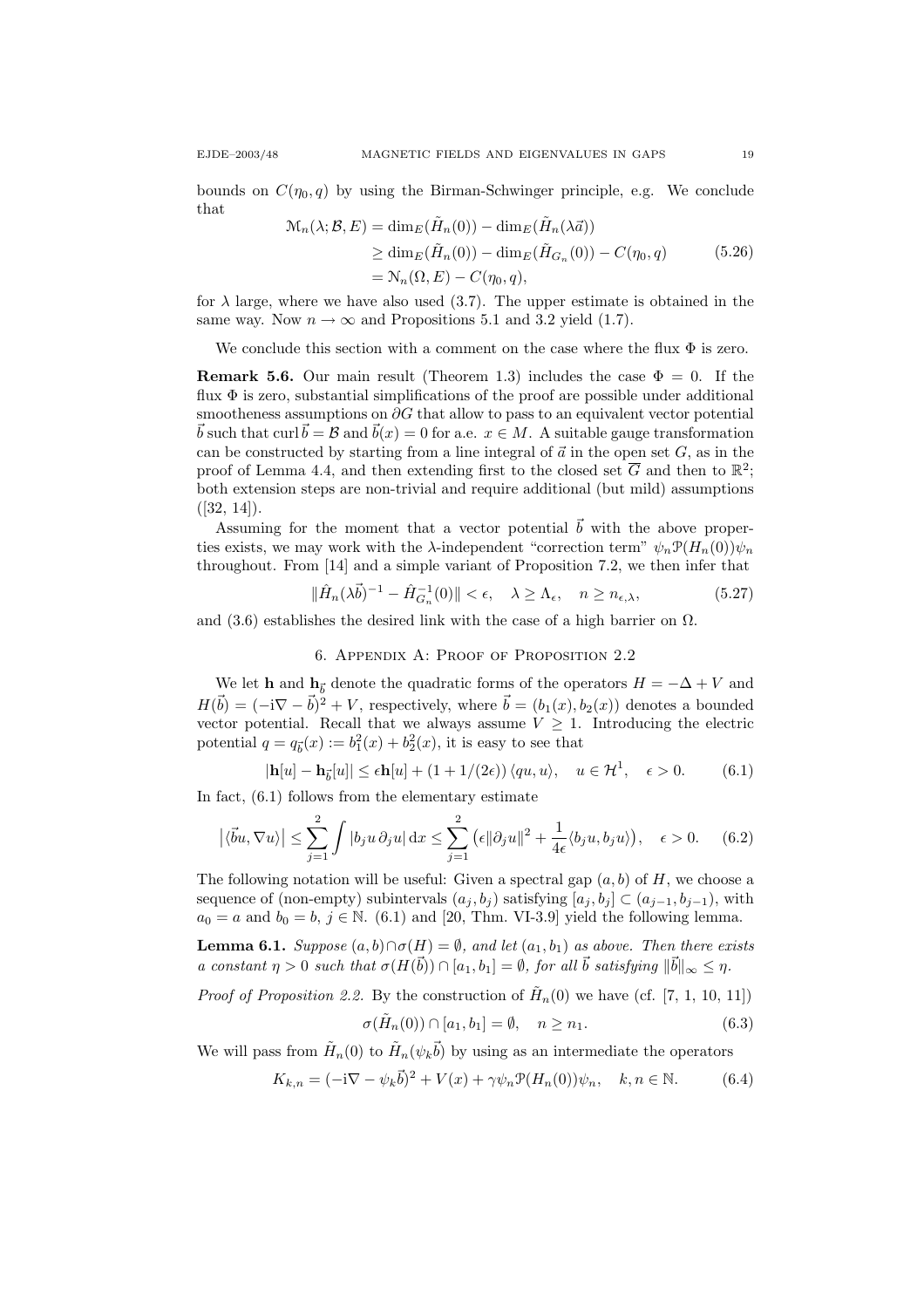As  $\bar{b}$  tends to zero at infinity, we find as before that the magnetic terms obtained from  $\psi_k \vec{b}$  satisfy the following estimate: for  $\epsilon > 0$ , there exists  $k_{\epsilon}$  such that

$$
|\langle \psi_k \vec{b} u, \nabla u \rangle| + ||\psi_k \vec{b} u||^2 \le \epsilon \langle H_n(0) u, u \rangle \le \epsilon \langle \tilde{H}_n(0) u, u \rangle, \quad u \in \mathcal{H}_0^1(B_n), \tag{6.5}
$$

for  $k \geq k_{\epsilon}$  and for all  $n \in \mathbb{N}$ ; here terms like  $\langle H_n(0)u, u \rangle$  should be read in the sense of quadratic forms. As before, (6.5) and [20, Thm. VI-3.9] imply that the operator  $K_{k,n}$  has no spectrum in the interval  $[a_2, b_2]$ , for  $k \geq k_1$ , and all  $n \geq n_1(k)$ .

We next provide an estimate for the difference of  $\tilde{H}_n(\psi_k \vec{b})$  and  $K_{k,n}$  which we denote as

$$
D_{k,n} = \tilde{H}_n(\psi_k \vec{b}) - K_{k,n} = \gamma \psi_n \left( \mathcal{P}(H_n(\psi_k \vec{b})) - \mathcal{P}(H_n(0)) \right) \psi_n.
$$
 (6.6)

As  $\|\psi_k \vec{b}\|_{\infty} \to 0$ , as  $k \to \infty$ , it follows again from [20, Thm. VI-3.9] that, for any  $\epsilon > 0$  there exists  $k'_\epsilon$  such that for all  $n$ 

$$
||H_n(\psi_k \vec{b})^{-1} - H_n(0)^{-1}|| < \epsilon, \quad k \ge k'_{\epsilon}.
$$
 (6.7)

As a consequence, we find that, for  $\epsilon > 0$  given, there exists  $k''_{\epsilon} \in \mathbb{N}$  such that

$$
\|\mathcal{P}(H_n(\psi_k \vec{b})) - \mathcal{P}(H_n(0))\| < \epsilon, \quad k \ge k_{\epsilon}^{\prime\prime},\tag{6.8}
$$

and for all n. Going from  $(6.7)$  to  $(6.8)$  is not entirely trivial. Proceeding as in the proof of  $[27, Thm. VIII.18]$  we can infer from  $(6.7)$  that the resolvents of  $A = H_n(\psi_k \vec{b})^{-1}$  and  $B = H_n(0)^{-1}$  satisfy a uniform estimate

$$
||(A - \zeta)^{-1} - (B - \zeta)^{-1}|| < \epsilon, \quad \zeta \in \mathbb{C}, \quad |\zeta| = 2,
$$
\n(6.9)

for  $k$  large. We may then express any continuous function of  $A$  or  $B$  as a contour integral of the resolvents along  $|\zeta| = 2$ .

We finally conclude that  $\tilde{H}_n(\psi_k \vec{b}) = K_{k,n} + D_{k,n}$  has no spectrum inside the interval  $[a_3, b_3]$ , for k sufficiently large and  $n \geq n_1$ .

### 7. Appendix B: Strong magnetic fields and Dirichlet boundaries

Our starting point in this appendix is a result of [14, 18] on the emergence of a Dirichlet boundary condition along the boundary of the support of a strong magnetic field. We let  $H_M(\lambda \vec{a})$  denote the operator  $(-i\nabla - \lambda \vec{a})^2 + V$ , acting in  $L_2(M)$  with Dirichlet boundary condition. Here V is a bounded, measurable potential; for simplicity, we again assume  $V \geq 1$ . We use the notation of Section 2 for  $G, G_n, H_M, H_{G_n}$  etc. The following proposition is derived in [18] in the case  $V = 0$  only; it easy to see that one might include a potential V with positive part locally integrable and negative part in the Kato class.

**Proposition 7.1** ([18]). Suppose  $\vec{a}$  is a (bounded) vector potential of class  $C^1$  such that  $\mathcal{B} = \text{curl}~\vec{a}$  has compact support and let  $M = \{x : B(x) = 0\}$ . We then have

$$
||(H(\lambda \vec{a}))^{-1} - (H_M(\lambda \vec{a}))^{-1}|| \to 0, \quad \lambda \to \infty.
$$
\n(7.1)

In view of Lemma 4.2, we need an analogous result for operators acting on  $B_n$ instead of  $\mathbb{R}^2$ , with estimates that are uniform in n large, for  $\lambda$  fixed (and sufficiently large). The precise result is as follows:

**Proposition 7.2.** Let  $\vec{a}$  and  $\vec{B}$  as above and let  $\epsilon > 0$ . Then there exists  $\Lambda_{\epsilon}$  such that for all  $\lambda \geq \Lambda_{\epsilon}$  there exists  $n_{\epsilon,\lambda} \in \mathbb{N}$  such that

$$
||H_n(\lambda \vec{a})^{-1} - H_{G_n}(\lambda \vec{a})^{-1}|| < \epsilon, \quad n \ge n_{\epsilon, \lambda}.
$$
 (7.2)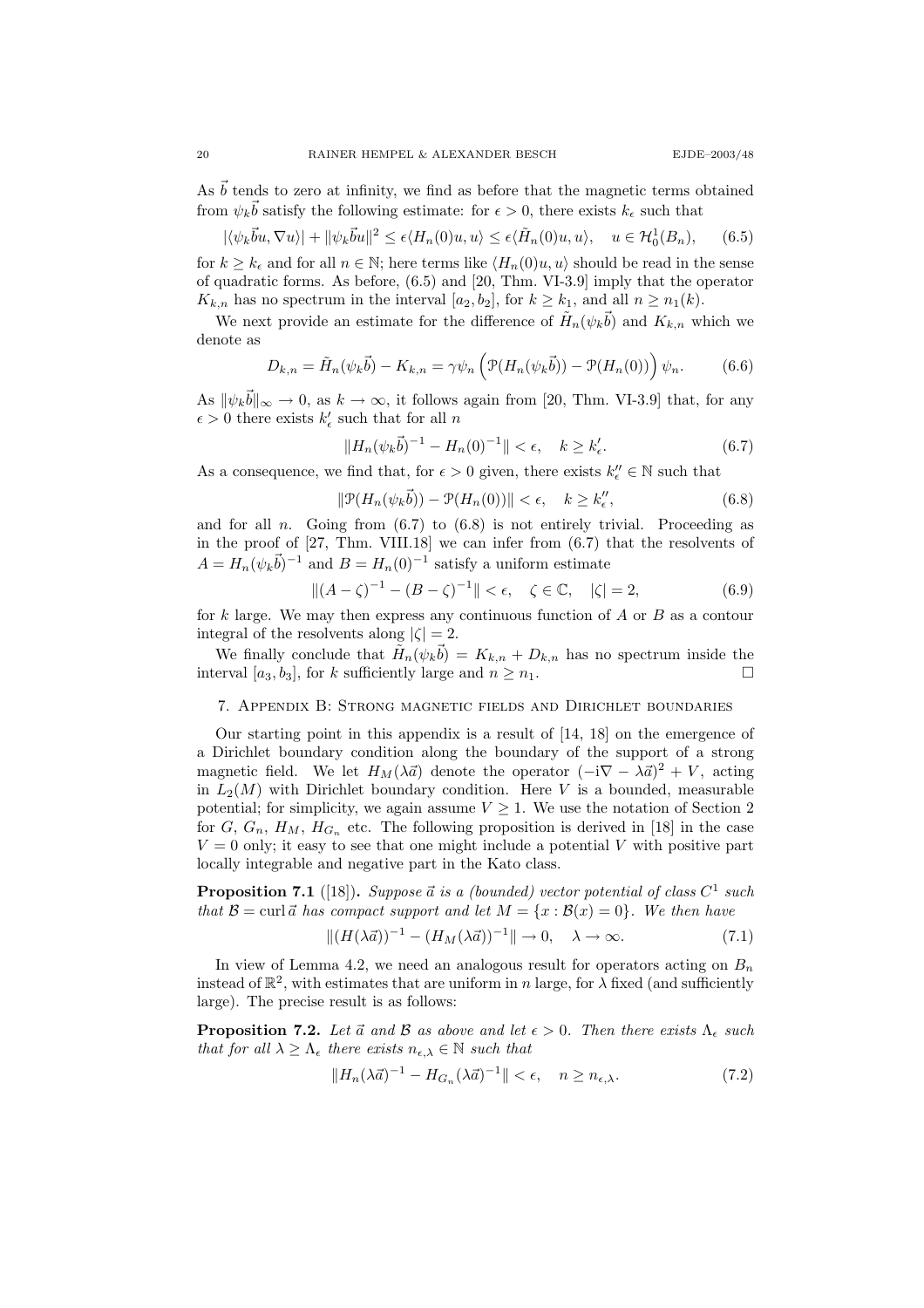For the proof, we will show that the difference of the terms on the left-hand side of (7.1) and (7.2) tends to zero, as  $n \to \infty$ . Here we first deal with the case  $\vec{a} = 0$ and  $V = 1$  and then use the Feynman-Kac-Itô formula to reduce the magnetic case to the situation of Lemma 7.3.

**Lemma 7.3.** Let  $-\Delta_G$ ,  $-\Delta_{G_n}$  etc. as in Section 2. Then, as  $n \to \infty$ ,

$$
\| ((-\Delta + 1)^{-1} - (-\Delta_G + 1)^{-1}) - ((-\Delta_{B_n} + 1)^{-1} - (-\Delta_{G_n} + 1)^{-1}) \| \to 0. \tag{7.3}
$$

*Proof.* We multiply with  $1 = \phi_n + \psi_n$ , with  $\phi_n$  as in (2.12), (2.13), and rearrange the 8 terms in form of the following 4 differences,

$$
\phi_n(-\Delta+1)^{-1} - \phi_n(-\Delta_{B_n}+1)^{-1}, \quad \phi_n(-\Delta_{G}+1)^{-1} - \phi_n(-\Delta_{G_n}+1)^{-1},
$$
  

$$
\psi_n(-\Delta+1)^{-1} - \psi_n(-\Delta_{G}+1)^{-1}, \quad \psi_n(-\Delta_{B_n}+1)^{-1} - \psi_n(-\Delta_{G_n}+1)^{-1};
$$

again, resolvents are extended by zero whenever necessary. As an example, we treat the third of the four terms; the argument in the other cases is similar and omitted. Let

$$
v = (-\Delta + 1)^{-1}f - (-\Delta_G + 1)^{-1}f, \quad f \in L_2,
$$
\n(7.4)

and find by the usual calculation  $(-\Delta + 1)\psi_n v = [-\Delta, \psi_n]v$ , whence

$$
\psi_n v = (-\Delta + 1)^{-1} [-\Delta, \psi_n] v.
$$
\n(7.5)

It is easy to see that  $\|(-\Delta + 1)^{-1}[-\Delta, \psi_n]\| \le c/n$ , and the result follows.  $\Box$ 

With some more effort one could obtain an exponentially small bound in Lemma 7.3. We are now ready for the proof of Proposition 7.2.

Proof of Proposition 7.2. The proof relies on arguments used in the proof of [14, Lemma 1.3. In the following, it will be enough to consider  $0 \le f \in C_c^{\infty}(\mathbb{R}^d)$ . We start from the Feynman-Kac-Itô-representation for the difference of the semi-groups associated with  $H(\lambda \vec{a})$  and  $H_M(\lambda \vec{a})$ ,

$$
D_{\lambda}f(x;t) := (e^{-tH(\lambda\vec{a})}f - e^{-tH_M(\lambda\vec{a})}f)(x)
$$
  
= 
$$
\mathbb{E}_x \left\{ e^{i\Phi(\lambda\vec{a},\omega)} e^{-\int_0^t V(\omega(s))ds} \chi_W(\omega) f(\omega(t)) \right\}, \quad t > 0,
$$
 (7.6)

where  $W = \{\omega, \omega(0) = x, \exists s \in [0, t) : \omega(s) \in \Omega\}$  denotes the set of those Brownian paths  $\omega$  (starting at x at time  $t = 0$ ) that enter  $\Omega$  before time t;  $\Phi(\lambda \vec{a}, \omega)$  is a real phase, given by  $(15.2)$  in [31].

We may write down a completely analogous formula for the difference of the semigroups associated with the operators  $H_n(\lambda \vec{a})$  and  $H_{G_n}(\lambda \vec{a})$ ; instead of the set W we will now have  $W_n = \{\omega; \omega(0) = x, \forall s \in [0, t) : \omega(s) \in B_n, \exists s \in [0, t) : \omega(s) \in \Omega\},\$ which consists of those paths  $\omega$  starting at x that do not leave  $B_n$  and that enter  $\Omega$  before time t. The corresponding difference of semi-groups will be denoted as  $D_{\lambda;n}$ .

For the difference  $D_{\lambda} - D_{\lambda:n}$ , the paths  $\omega$  that remain in the play are given by the set

$$
W \setminus W_n = \{ \omega \, ; \, \exists s_1, s_2 \in [0, t) : \omega(s_1) \in \Omega, \, \omega(s_2) \notin B_n \}. \tag{7.7}
$$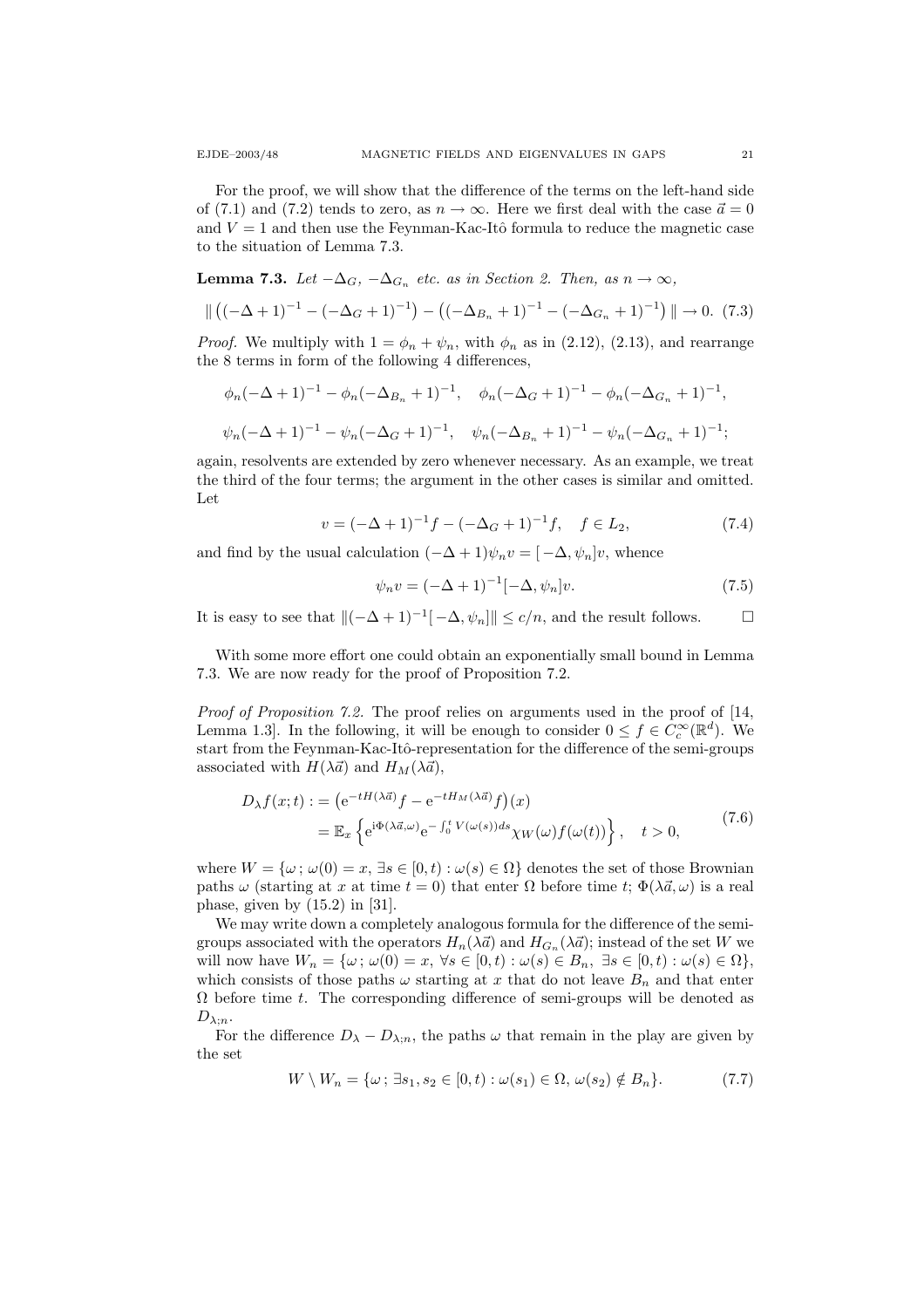Taking the Laplace-transform, we find for a.e. x

$$
\begin{split} |H(\lambda \vec{a})^{-1} f(x) - H_M(\lambda \vec{a})^{-1} f(x) - \left( H_n(\lambda \vec{a})^{-1} f(x) - H_{G_n}(\lambda \vec{a})^{-1} f(x) \right) | \\ &\leq \int_0^\infty \left| \mathbb{E}_x \{ e^{i\Phi(\lambda \vec{a}, \omega) - \int_0^t V(\omega(s)) ds} \chi_{W \setminus W_n}(\omega) f(\omega(t)) \} \right| dt \\ &\leq \int_0^\infty \mathbb{E}_x \left\{ e^{-t} \chi_{W \setminus W_n}(\omega) f(\omega(t)) \right\} dt, \end{split} \tag{7.8}
$$

as  $|e^{i\Phi(\vec{a},\omega)}| = 1$  and  $e^{-\int_0^t V(\omega(s))ds} \le e^{-t}$  (recall that  $V \ge 1$ ). By the Feynman-Kac formula, we can rewrite the last line of (7.8):

$$
\int_0^\infty \mathbb{E}_x \left\{ e^{-t} \chi_{W \setminus W_n}(\omega) f(\omega(t)) \right\} dt
$$
  
=  $(-\Delta + 1)^{-1} f(x) - (-\Delta_M + 1)^{-1} f(x)$   
 $- ((-\Delta_n + 1)^{-1} f - (-\Delta_{G_n} + 1)^{-1} f) (x).$  (7.9)

The result now follows from Lemma 7.3 and Proposition 7.1.

$$
\Box
$$

## 8. Appendix C

In this appendix we show that the difference of the operators  $H_{G_n}(\lambda \vec{a})$  and  $\hat{H}_{G_n}(\lambda \vec{a})$  is small for n large. We prove here a result that is slightly more general than what we need in the preceding sections: we compare two magnetic Schrödinger operators on open sets  $G_n$ ,  $G'_n \subset B_n$  such that  $G_n$ ,  $G'_n \supset B_n \setminus B_n$ , for some  $0 <$  $R < n$ . These operators have bounded magnetic and electric potentials  $\vec{a}$ , V and  $\vec{a}', V'$ , respectively, which are defined on all of  $\mathbb{R}^d$  and which satisfy  $\vec{a}(x) = \vec{a}'(x)$ ,  $V(x) = V'(x)$ , for  $x \in B_R^C$ . We write  $h_n = (-i\nabla - \vec{a})^2 + V$ , acting in  $L_2(G_n)$ , with Dirichlet boundary conditions (cf. the definition of  $H_{G_n}(\lambda \vec{a})$  in (2.19));  $h'_n$  is defined accordingly. Note that we need not assume that  $\vec{a}$ ,  $\vec{a}'$  tend to zero at infinity nor that the associated magnetic fields have support inside  $B_R$ . Furthermore, the result of Proposition 8.1 does not depend on the presence of a spectral gap of  $-\Delta + V$ . For simplicity of notation, we again assume  $V, V' \geq 1$ . We then have:

**Proposition 8.1.** Let  $h_n$ ,  $h'_n$  be as above and let  $p \in C_0([1,\infty))$ , the space of continuous functions on  $[0, \infty)$  tending to 0 at infinity. Then

$$
\|\psi_n\left(p(h_n) - p(h'_n)\right)\psi_n\| \to 0, \quad n \to \infty. \tag{8.1}
$$

Furthermore, for any  $\kappa > 0$  fixed, (8.1) holds uniformly for  $\mu \vec{a}$ ,  $\mu \vec{a}'$  in place of  $\vec{a}$ ,  $\vec{a}',$  provided  $0 \leq \mu \leq \kappa$ .

As in Section 7, we first use the Feynman-Kac-Itô formula to eliminate the magnetic vector potentials. In the following lemma, we write  $-\Delta_n = -\Delta_{B_n}$  and  $-\Delta_{R,n} = -\Delta_{B_n\setminus B_R}.$ 

Lemma 8.2. With the notation and assumptions of Proposition 8.1, we have for  $t > 0$ 

$$
\left| e^{-th_n} f(x) - e^{-th'_n} f(x) \right| \le 2 \left( e^{-t(-\Delta_n + 1)} |f|(x) - e^{-t(-\Delta_{R,n} + 1)} |f|(x) \right), \tag{8.2}
$$

for all  $f \in C_c^{\infty}$  and a.e.  $x \in \mathbb{R}^d$ .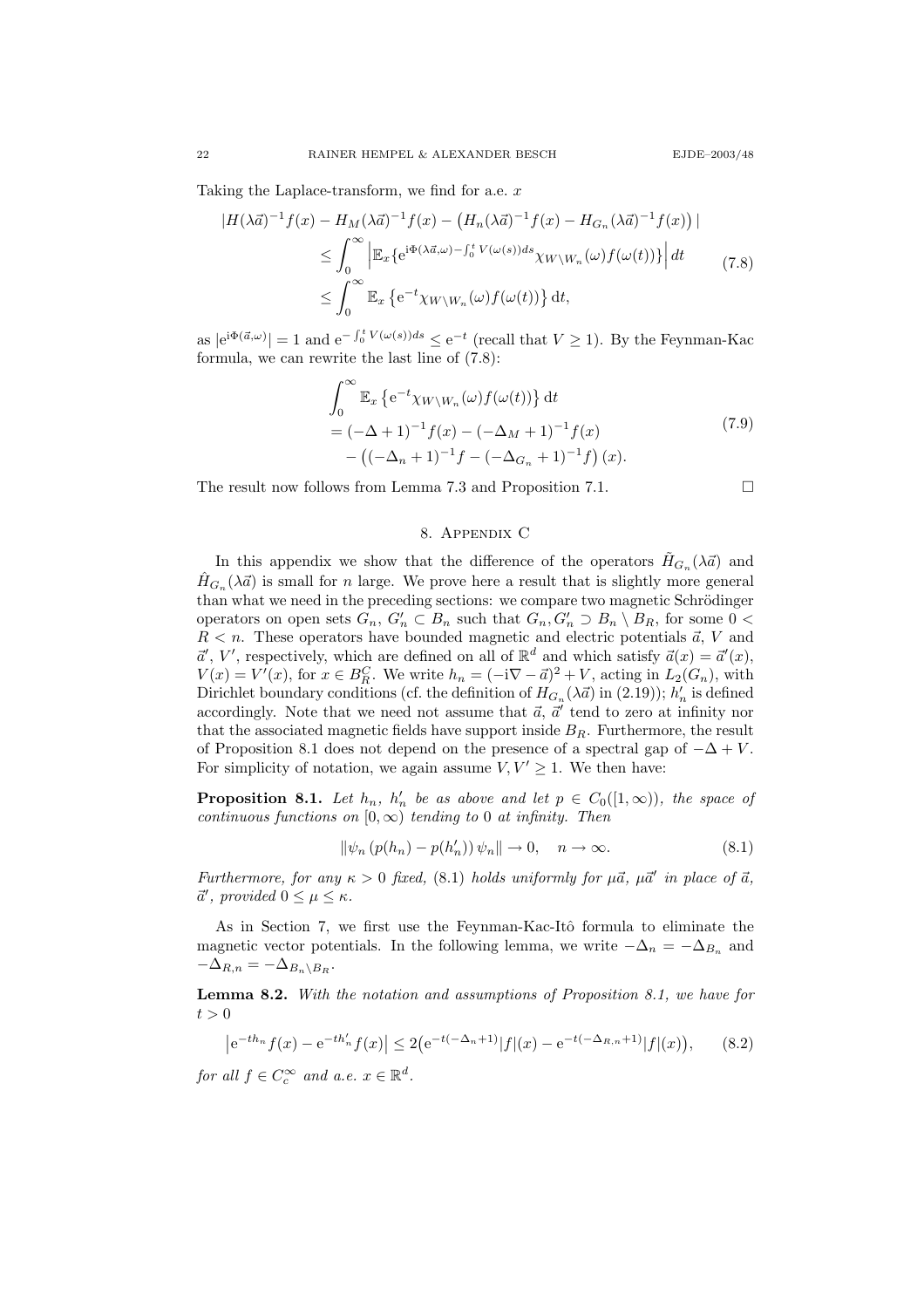*Proof.* It is enough to consider  $f \geq 0$ . Writing down the Feynman-Kac-Itô formula for  $e^{-th_n} f(x)$  and for  $e^{-th'_n} f(x)$  (cf. (15.2) in [31], e.g.) and taking the difference, we see that all paths drop out from the integration that do not enter the set  $B_R$ , for  $s \in [0, t)$ . We write for fixed  $x \in B_n$ 

$$
W = \{\omega; \omega(0) = x, \exists s \in [0, t) : \omega(s) \in B_R, \forall \tau \in [0, t) : \omega(\tau) \in B_n\}
$$
(8.3)

and obtain for  $f \geq 0$ 

$$
\left| e^{-th_n} f(x) - e^{-th'_n} f(x) \right|
$$
  
\n
$$
\leq \mathbb{E}_x \left\{ (|e^{i\Phi(\vec{a}, \omega) - \int_0^t V(\omega(s)) ds}| + |e^{i\Phi(\vec{a}', \omega) - \int_0^t V'(\omega(s)) ds}|) \chi_W(\omega) f(\omega(t)) \right\}.
$$
\n(8.4)

As in the proof of Proposition 7.2, we find

$$
\left| e^{-th_n} f(x) - e^{-th'_n} f(x) \right| \le 2 \mathbb{E}_x \left\{ e^{-t} \chi_W(\omega) f(\omega(t)) \right\} = 2 \left( e^{-t(-\Delta_n + 1)} - e^{-t(-\Delta_{R,n} + 1)} \right) f(x),
$$
(8.5)

by the Feynman-Kac-formula for  $e^{-t(-\Delta_n+1)}$  and  $e^{-t(-\Delta_{R,n}+1)}$ . . — Первый проста в сервести в сервести в сервести в сервести в сервести в сервести в сервести в сервести в се<br>В сервести в сервести в сервести в сервести в сервести в сервести в сервести в сервести в сервести в сервести

As before, we employ the Laplace-transform to pass from the semi-group estimates of Lemma 8.2 to resolvent estimates:

### **Lemma 8.3.** Under the above assumptions, we have for  $k \in \mathbb{N}$

$$
\|\psi_n\left(h_n^{-k} - (h'_n)^{-k}\right)\psi_n\| \le 2 \|\psi_n\left((-\Delta_n + 1)^{-k} - (-\Delta_{R,n} + 1)^{-k}\right)\psi_n\|.\tag{8.6}
$$

**Lemma 8.4.** With the above notation and assumptions, there exist constants  $\alpha$  $0, c \geq 0$  such that

$$
\|\psi_n\left((-\Delta_n+1)^{-k}-(-\Delta_{R,n}+1)^{-k}\right)\psi_n\| \le c e^{-\alpha(n-R)}.\tag{8.7}
$$

*Proof.* We first consider  $k = 1$ . For  $u \in C_c^{\infty}(B_n)$ , write

$$
v = \left( (-\Delta_n + 1)^{-1} - (-\Delta_{R,n} + 1)^{-1} \right) \psi_n u.
$$
 (8.8)

Fix  $k_0 \in \mathbb{N}$  such that  $\phi_{k_0} = 1$  on  $B_R$  and consider n large enough to have  $\psi_n \psi_{k_0} =$  $\psi_n$ . We then have  $\psi_{k_0} v \in D(-\Delta_n)$  and  $(-\Delta_n+1)(\psi_{k_0} v) = -2\nabla \psi_{k_0} \cdot \nabla v - \Delta \psi_{k_0} v$ , or

$$
\psi_n v = \psi_n \psi_{k_0} v = \psi_n (-\Delta_n + 1)^{-1} \left( -2\nabla \psi_{k_0} \cdot \nabla v - \Delta \psi_{k_0} v \right). \tag{8.9}
$$

By construction, the set  $\{x; \nabla \psi_{k_0} \neq 0\}$  has distance  $c(n-R)$  from the support of  $\psi_n$ . By the maximum principle, the Green's function of  $-\Delta_n + 1$  is pointwise bounded by the Green's function of  $-\Delta + 1$ , which decays exponentially off the diagonal. This implies the desired estimate. The proof for  $k > 1$  is similar and omitted.  $\Box$ 

*Proof of Proposition 8.1.* If p is a polynomial in  $1/x$ , then  $(8.1)$  holds by Lemmas 8.3, 8.4. The general result follows via the Stone-Weierstraß-theorem.

In the following proposition we combine an estimate from Section 6 with Proposition 8.1.

**Proposition 8.5.** Under the assumptions of Proposition 2.2 (in particular,  $\vec{b} \rightarrow 0$ at  $\infty$ ), we have for  $P$  as in (2.11) and  $H_n(\vec{b})$  as in (2.10),

$$
\|\psi_n(\mathcal{P}(H_n(0)) - \mathcal{P}(H_n(\vec{b})))\psi_n\| \to 0, \quad n \to \infty.
$$
 (8.10)

Since  $\vec{b}$  decays at infinity, it is natural to expect that, for n large, there shouldn't be much difference between the various correction terms.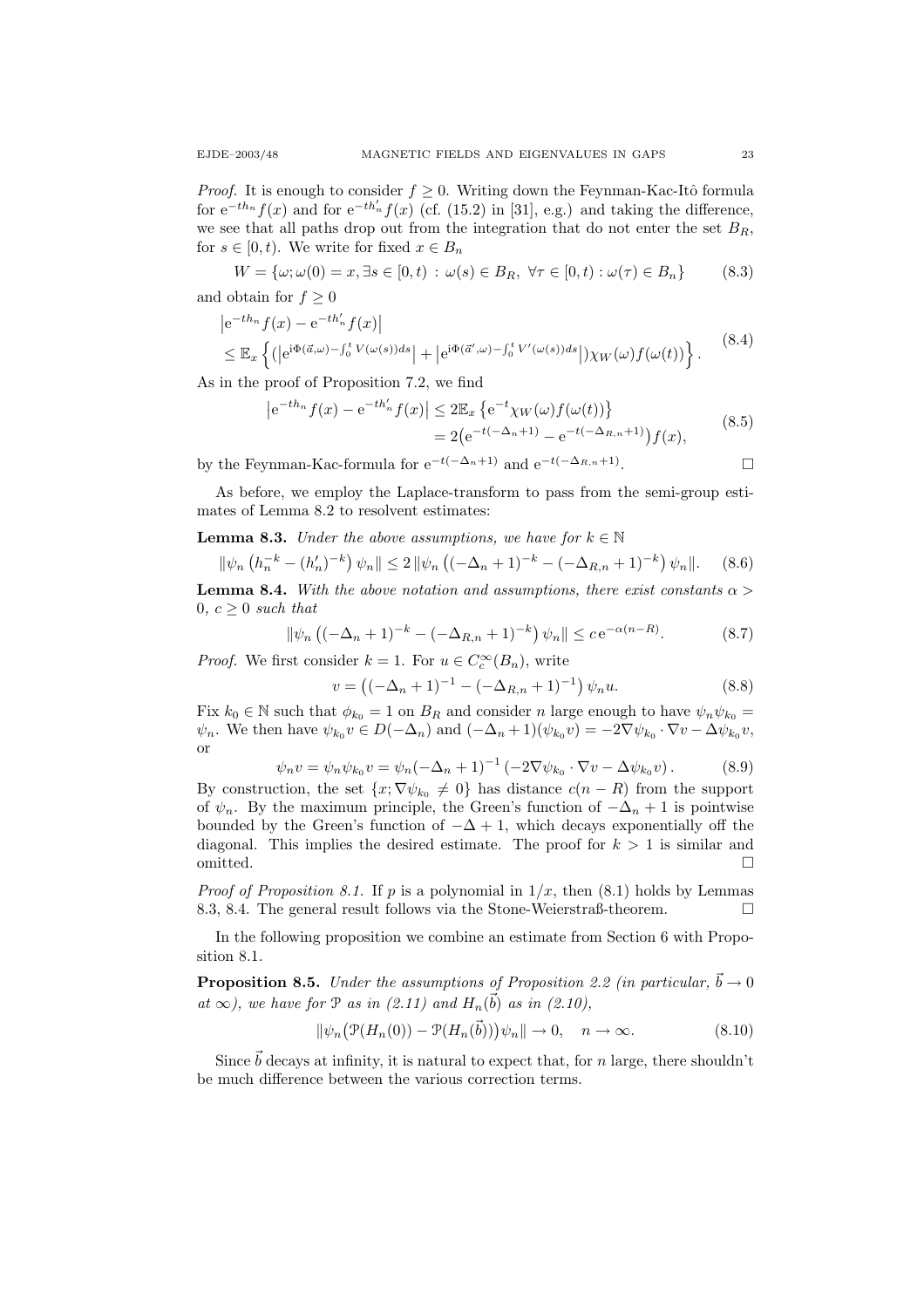*Proof.* Given  $\epsilon > 0$ , it follows from (6.7) that we can find  $k \in \mathbb{N}$  and  $n_0 = n_0(\epsilon, k)$ such that

$$
\|\mathcal{P}(H_n(\psi_k \vec{b})) - \mathcal{P}(H_n(0))\| < \epsilon, \quad n \ge n_0.
$$
\n(8.11)

On the other hand, Proposition 8.1 yields that

$$
\|\psi_n(\mathcal{P}(H_n(\vec{b})) - \mathcal{P}(H_n(\psi_k \vec{b})))\psi_n\| \to 0, \quad n \to \infty,
$$
\n(8.12)

and the result follows.  $\hfill \square$ 

Acknowledgements. The authors gratefully acknowledge partial support by the Deutsche Forschungsgemeinschaft. The first author (R. H.) would also like to thank Ira Herbst (Charlottesville) for several fruitful conversations and, in particular, for sharing his knowledge of Dirichlet Laplacians on Borel sets. We also thank the unknown referee for remarks that led us to reconsider the choice of our fundamental counting functions.

#### **REFERENCES**

- [1] S. Alama, P.A. Deift and R. Hempel; Eigenvalue branches of the Schrödinger operator H − λW in a qap of  $σ(H)$ , Commun. Math. Phys., Vol. 121 (1989), 291–321.
- [2] J. Avron, I. Herbst and B. Simon, Schrödinger operators with singular magnetic fields, I. General Interactions, Duke Math. J., Vol. 45 (1978), 847–883.
- [3] A. Besch, Eigenwerte in Spektrallücken des Pauli-Operators im  $\mathbb{R}^2$ , Ph.D. thesis, TU Braunschweig, (2000).
- [4] A. Besch, Eigenvalues in spectral gaps of the two-dimensional Pauli operator, J. Math. Phys., Vol. 41 (2000), 7918–7931.
- [5] M.S. Birman and G.D. Raikov, *Discrete spectrum in the gaps for perturbations of the mag*netic Schrödinger operator, Estimates and Asymptotics for Discrete Spectra, Advances in Soviet Mathematics, Vol. 7 (1991), Amer. Math. Soc., Providence, RI, 75–84.
- [6] H. Cycon, R. Froese, W. Kirsch and B. Simon, Schrödinger operators, Springer-Verlag, New York (1987).
- $[7]$  P.A. Deift and R. Hempel, On the existence of eigenvalues of the Schrödinger operator  $H - \lambda W$  in a gap of  $\sigma(H)$  Commun. Math. Phys., Vol. 103 (1986), 461–490.
- [8] L. Hedberg, Spectral synthesis and stability in Sobolev spaces, Euclidean Harmonic Analysis, Conf. Proceedings Maryland. Lecture Notes in Mathematics, Springer-Verlag, Berlin , Vol. 779 (1980), 73–103.
- [9] B. Helffer, Effet d'Aharonov Bohm sur un état borné de l'équation de Schrödinger, Commun. Math. Phys., Vol. 119 (1988), 315–329
- [10] R. Hempel, A left-indefinite generalized eigenvalue problem for Schrödinger operators, Habilitation thesis, Univ. München (1987).
- [11] R. Hempel, Eigenvalues in gaps and decoupling by Neumann boundary conditions, J. Math. Anal. Appl. , Vol. 169 (1992), 229–259.
- [12] R. Hempel, *Eigenvalue asymptotics related to impurities in crystals*, Méthodes semi-classiques (Proceedings, Colloque International, Nantes 1991), Astérisque, Vol. 210 (1992), 183– 196.
- [13] R. Hempel, Oscillatory eigenvalue branches for Schrödinger operators with strongly coupled magnetic fields, Differential operators and spectral theory. Amer. Math. Soc. Transl. Ser. 2, Vol. 189, Amer. Math. Soc. Providence, RI (1999), 93–104.
- [14] R. Hempel and I. Herbst, Strong magnetic fields, Dirichlet boundaries, and spectral gaps, Commun. Math. Phys., Vol. 169 (1995), 237–259.
- [15] R. Hempel and J. Laitenberger, Schrödinger operators with local magnetic perturbations: existence of eigenvalues in a gap of the essential spectrum, Operator Theory: Advances and Applications, vol. 70 (1994), 13–18 (Conf. Proceedings) Birkhäuser, Basel, (1994).
- [16] R. Hempel and S.Z. Levendorskii, On eigenvalues in gaps for perturbed magnetic Schrödinger operators, J. Math. Phys., Vol. 39 (1998), 63–78.
- [17] I. Herbst, personal communication